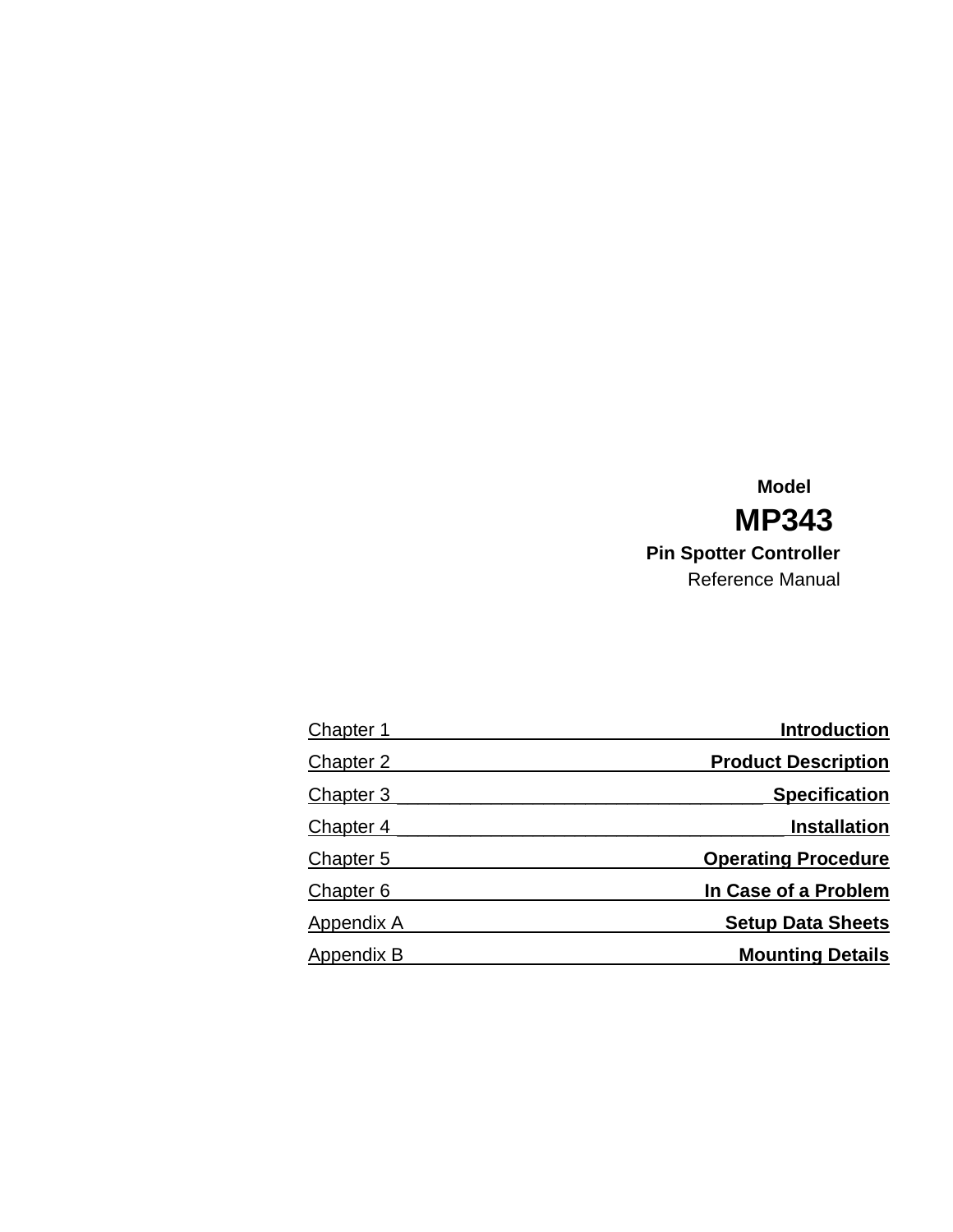# **Introduction**

AMS Controls has been supplying length control systems to the metal fabricating industry since 1978 and has built a reputation of producing high quality and reliable controllers.

The **MP343** controller is used to run a pinspotting device for pinning insulation to the inside of HVAC ductwork. The controller has the capability to run the conveyor system feeding the material through the PINSPOTTER. Once the **MP343** is placed in RUN, the forward output turns on and stays on. The PINSPOTTER controller can be run at single speed or double speed.

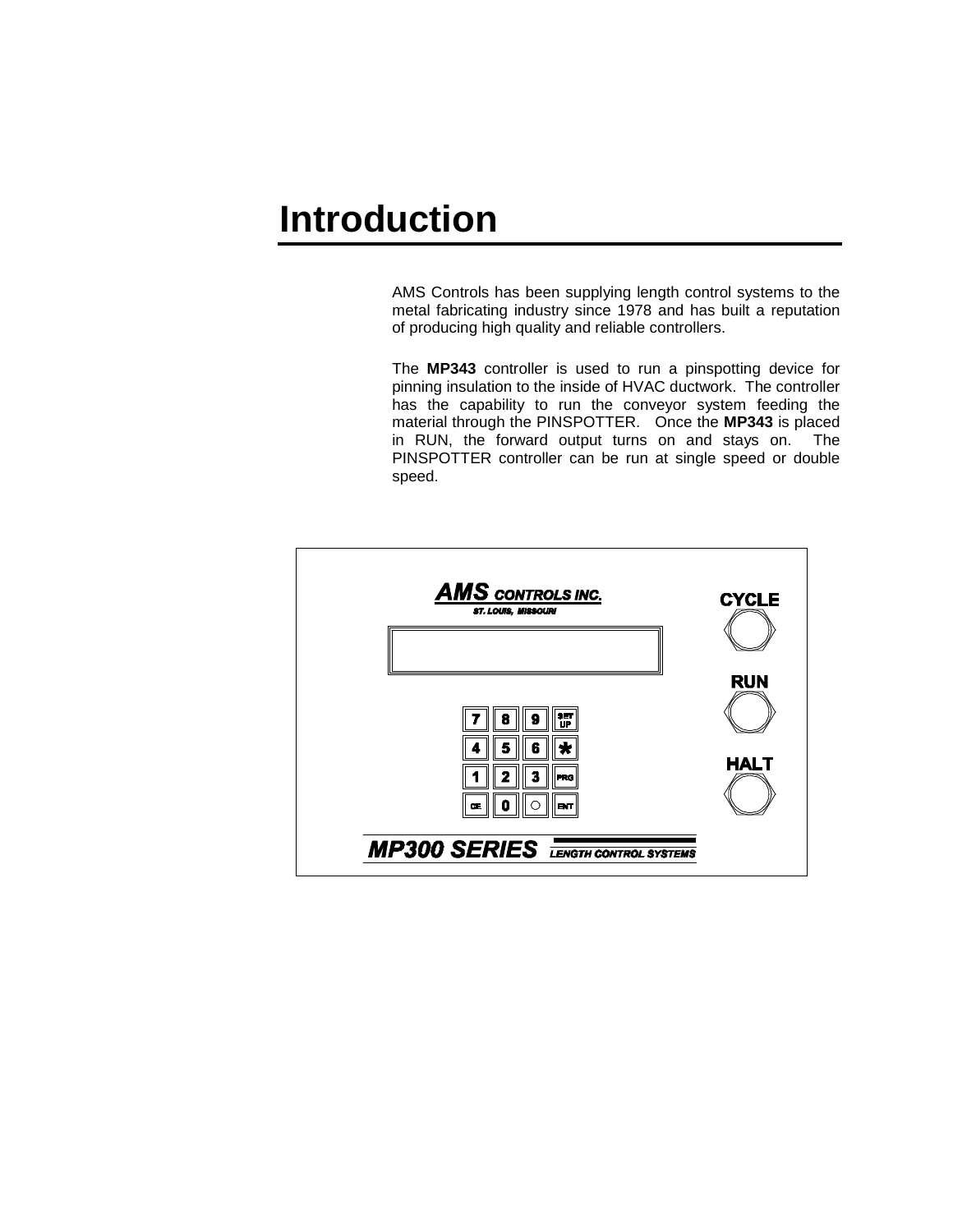### **Installation**

Refer to pages 4-1 and 4-2 for recommended wiring fo the Emergency Stop and Run circuits for the MP343 controller. Also refer to drawing numbers 4419 and 4447.

#### **Inputs/Outputs**

The MP343 controller has eight inputs and eight outputs. The controller also has seven dipswitches on the back of the controller (inside the controller on a consolette model) which are used to configure the controller to a certain machine type.

#### **Inputs**

#### **Input 1 – Jog Forward**

By pressing the "Jog Forward" button, the forward output (#1) will turn on.

#### **Input 2 – Jog Reverse**

By pressing the "Jog Reverse" button, the reverse output (#1) will turn on.

#### **Input 3 – Sheet Detect**

This input is a normally open switch that is closed by the presence of metal that is to be processed. The "Sheet Detect Switch" will give the signal to the controller that a part is present and will also reference the controller as to the position of the part. When the trailing edge of the part falls off of the "Sheet Detect Switch", the controller will stop firing pins.

#### **Input 4 – Run Enable**

This input can be used two different ways.

- 1. If the controller does not have a front panel, the "Run Enable" input is used as a run input. In this case, the run output should be used to latch the run button used to engage the run relay. Refer to the figure on page 4-2.
- 2. If the MP343 does have a front panel, it may be ired the same as mentioned above or the front panel run botton may be used. If the front panel run is used, connect input 4 to DC Common.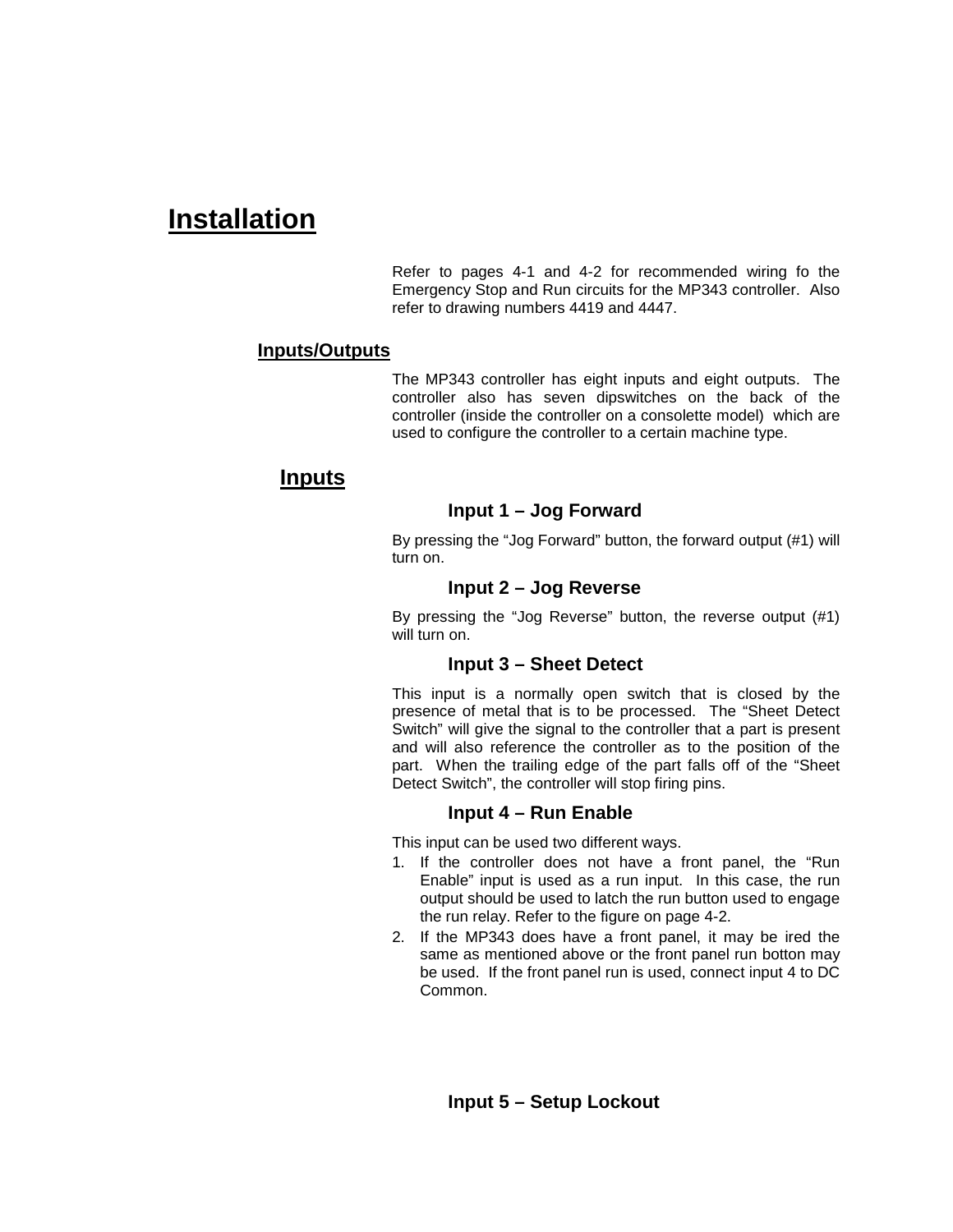With this input "ON", the setups cannot be changed, but may be viewed. The exception to this is the "Units of Measurement" parameter. When the "Setup Lockout" input is "ON" the memory cannot be cleared by pressing the "5" key during power up. This is used to safeguard information within the controller.

**Input 6 – Not Used**

**Input 7 – Not Used**

**Input 8 – Manual Cycle**

This input will fire the pins if the "Run Enable" input is "OFF". The input functions the same as pressing the blue "Cycle" button on the front panel of the controller.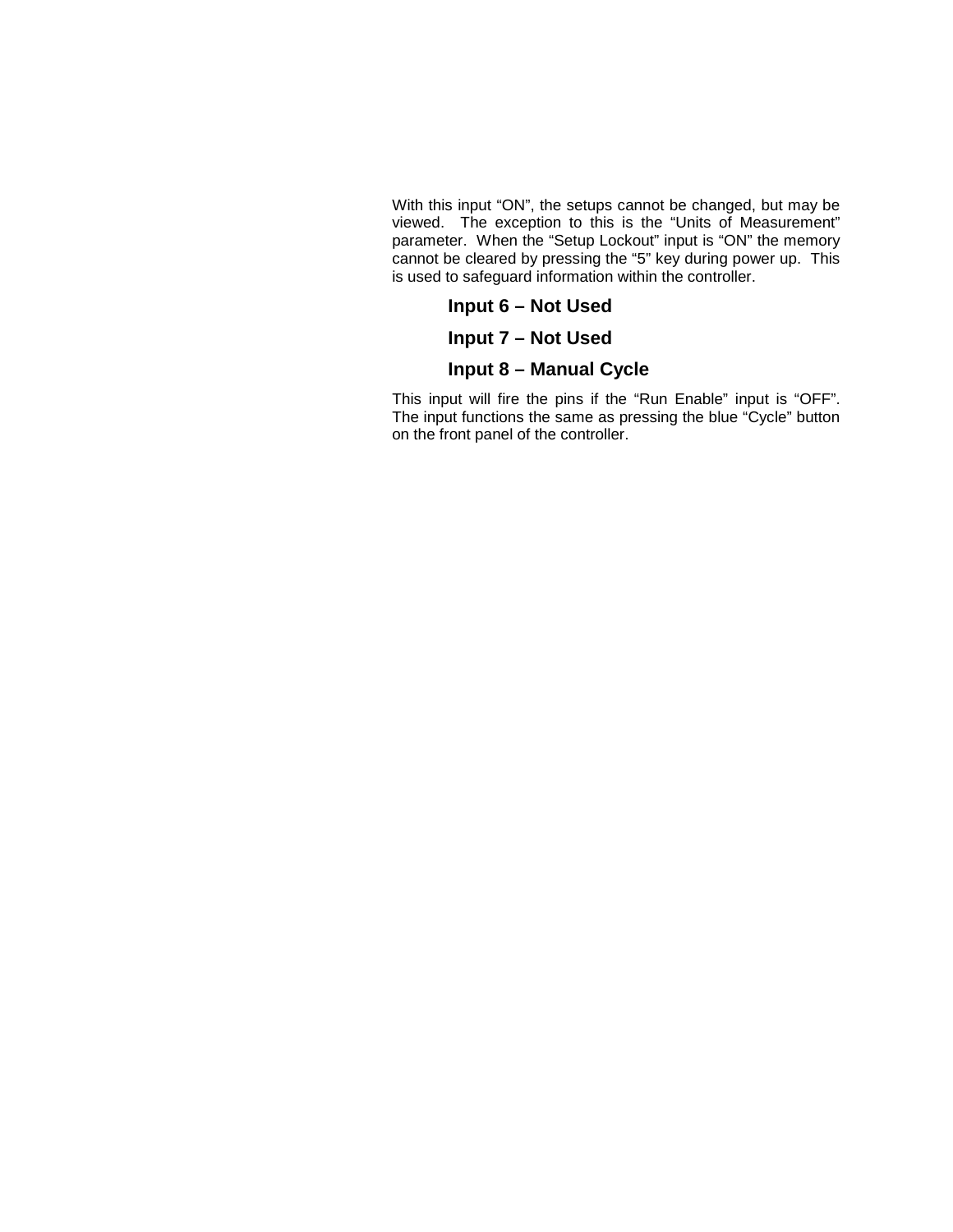#### **Outputs**

#### **Output 1 – Forward/Fast**

Output will vary depending upon what type of speed logic is used. If Forward-Slow speed logic is used, this output will be "ON" for any movement in the forward direction. If Fast-Slow speed logic is used, this output will be "ON" for any fast feeds in the forward direction. See page 4-8 and 4-9 for a complete description of speed logic operation.

#### **Output 2 – Slow**

Output will vary depending upon what type of speed logic is used. If Forward-Slow speed logic is used, this output will be "ON" while in slow speed or halted. If Fast-Slow speed logic is used, this output will be "ON" only while in slow speed. See page 4-8 and 4-9 for a complete description of speed logic operation.

#### **Output 3 – Reverse**

Turns "ON" whenever the machine is moving in the reverse direction.

#### **Output 4 – Run**

Turns on when the MP343 is in the "Run" mode. It is typically used to latch the run push-button when input 4 is used as a run input.

#### **Output 5 – Fire**

Used to fire the actual pin valves. It remains on for the programmed "Fire Dwell" time.

#### **Output 6 – Load**

Used to load a pin into the pin-spotter. The output remains "ON" for the programmed "Load Dwell" time.

#### **Output 7 – No Liner**

Turns "ON" when a part is running with "No Velocity" programmed. In other words, the pin-spotter is to ignore the upcoming parts because no liner is present.

#### **Output 8 – Out of Spec**

If a part is running and the MP343 has to leave out at least one row of pins in the part, output #8 will turn "ON". This is to notify the operator that at least one row of pins will have to be put on the part manually to be within SMACNA specifications.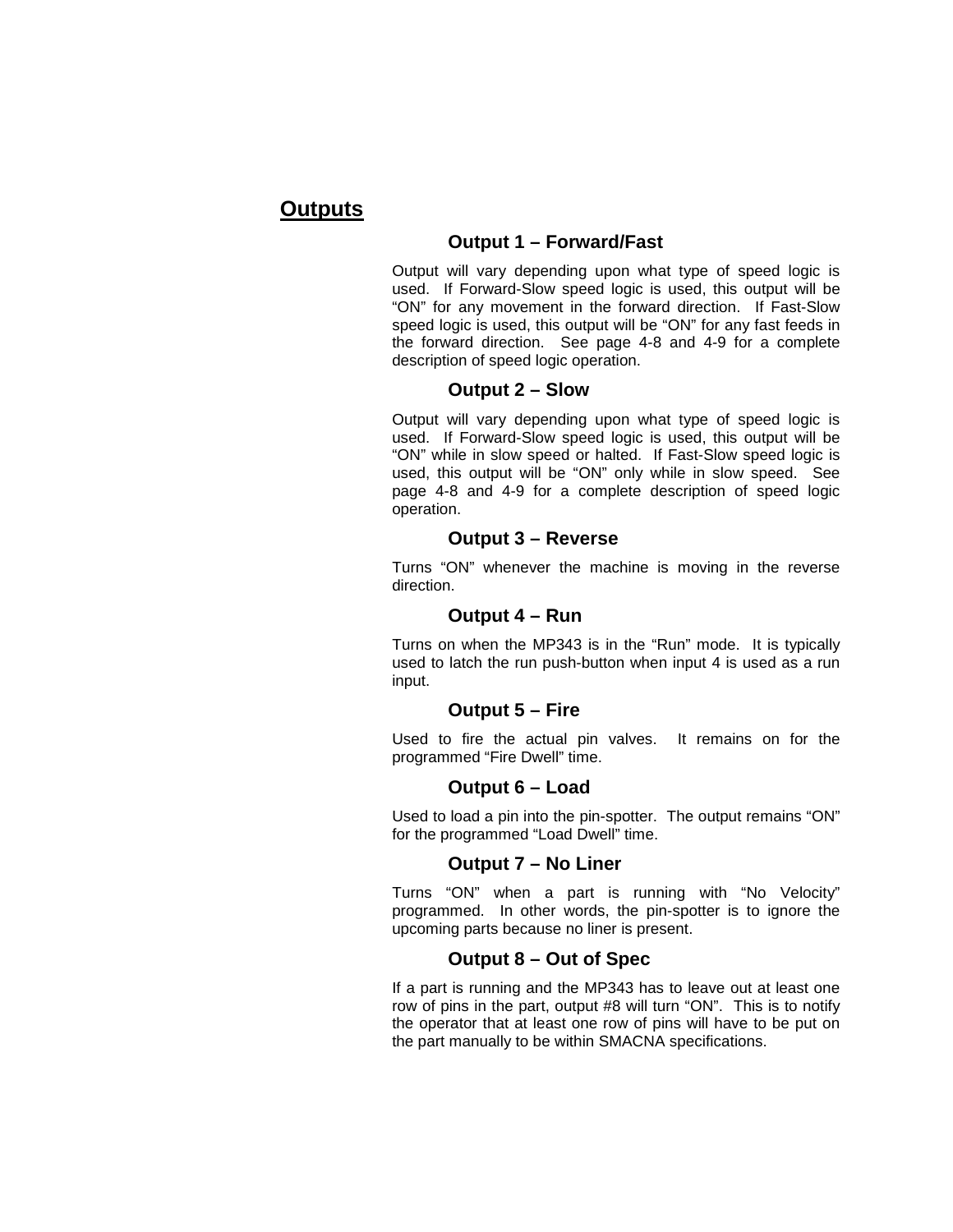#### **Dip Switch Settings**

ON the back of a panel mount style controller or on the circuit board mounted to the lid of a consolette controller, seven small dips switches will be found on a small switch block. These switches are used to setup the proper Unit ID, which is used to define the controller as an MP343 standard backgauge controller and to establish proper communications with an XL120 controller, if applicable. The dipswitches also determine if the machine runs at one or two speeds and determines the encoder direction.

#### **Switches 1, 2, 3, & 7 – Unit ID**

Switches 1, 2, 3, and 7 determine the Unit Identification Number (ID) of the controller with the following three options

| SW <sub>1</sub> | SW <sub>2</sub> | SW <sub>3</sub> | SW <sub>7</sub> | Unit ID                    |
|-----------------|-----------------|-----------------|-----------------|----------------------------|
| OFF.            | OFF.            | OΝ              | ΟN              | 52 (Used by XL120 only)    |
| ON              | OFF.            | OΝ              | OΝ              | 53 (Used by XL120 only)    |
| OFF.            | OΝ              | ОN              | OΝ              | C1* (Used by CMP1000 only) |

**(\*) Note: Unit ID C! will communicate with the CMP1000 only. It will not communicate with an XL120.**

#### **Switch 4 – Speed Logic**

Switch 4 determines if the machine is to operate at a single speed or two speeds (fast and slow).

| SW 4 "Off        | Single Speed     |  |  |
|------------------|------------------|--|--|
| <b>SW 4 "On"</b> | <b>Two Speed</b> |  |  |

#### **Switch 5 – Encoder Direction**

Determines the polarity of the encoder. If the encoder counts in the wrong direction, change the state of Switch #5.

#### **Switch 6 – Not Used**

Must be set to "OFF".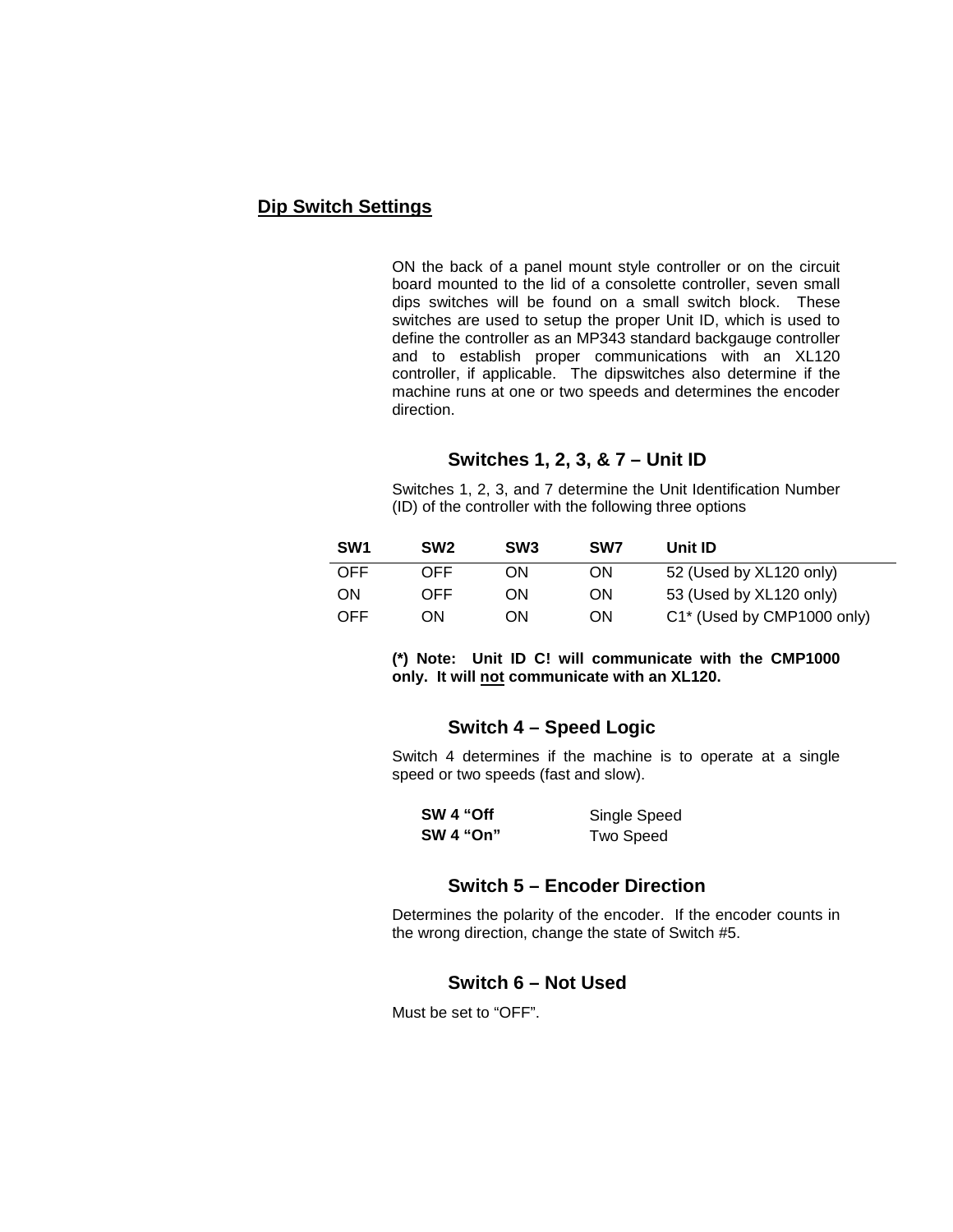# **Specification**

| <b>Mechanical</b><br>Size<br>8"X12.5"X2.25"<br>8"X12.5"X7.5"<br>Weight<br>7lbs.<br>15lbs.<br><b>Electrical</b><br>24VDC ±5%<br>115VAC ±10%, 50-60Hz<br>Input Voltage<br><b>Input Current</b><br>.5 Amp.<br>1 Amp.<br><u>Outputs</u><br>Forward/Fast<br>Std DC<br>Std DC, AC Relay<br>Slow<br>Std DC<br>Std DC, AC Relay<br>Std DC<br>Std DC, AC Relay<br>Reverse<br>Std DC<br>Std DC, AC Relay<br><b>Run</b><br>Fire<br>Std DC, AC Relay<br>Std DC<br>Load<br>Std DC<br>Std DC, AC Relay<br>No Liner<br>Std DC<br>Std DC, AC Relay<br>Std DC<br>Std DC, AC Relay<br>Out of Spec.<br>$0$ to $+10$ VDC<br>$0$ to $+10VDC$<br>Analog<br><u>Inputs</u><br>Yes<br>Yes<br>Jog Forward<br>Yes<br>Yes<br>Jog Reverse<br><b>Sheet Detect</b><br>Yes<br>Yes<br>Run Enable<br>Yes<br>Yes<br>Security<br>External<br>Internal<br>Not Used<br>Not Used | Parameter | Panel Mount | <b>AC Consolette</b> |
|-------------------------------------------------------------------------------------------------------------------------------------------------------------------------------------------------------------------------------------------------------------------------------------------------------------------------------------------------------------------------------------------------------------------------------------------------------------------------------------------------------------------------------------------------------------------------------------------------------------------------------------------------------------------------------------------------------------------------------------------------------------------------------------------------------------------------------------------|-----------|-------------|----------------------|
|                                                                                                                                                                                                                                                                                                                                                                                                                                                                                                                                                                                                                                                                                                                                                                                                                                           |           |             |                      |
|                                                                                                                                                                                                                                                                                                                                                                                                                                                                                                                                                                                                                                                                                                                                                                                                                                           |           |             |                      |
|                                                                                                                                                                                                                                                                                                                                                                                                                                                                                                                                                                                                                                                                                                                                                                                                                                           |           |             |                      |
|                                                                                                                                                                                                                                                                                                                                                                                                                                                                                                                                                                                                                                                                                                                                                                                                                                           |           |             |                      |
|                                                                                                                                                                                                                                                                                                                                                                                                                                                                                                                                                                                                                                                                                                                                                                                                                                           |           |             |                      |
|                                                                                                                                                                                                                                                                                                                                                                                                                                                                                                                                                                                                                                                                                                                                                                                                                                           |           |             |                      |
|                                                                                                                                                                                                                                                                                                                                                                                                                                                                                                                                                                                                                                                                                                                                                                                                                                           |           |             |                      |
|                                                                                                                                                                                                                                                                                                                                                                                                                                                                                                                                                                                                                                                                                                                                                                                                                                           |           |             |                      |
|                                                                                                                                                                                                                                                                                                                                                                                                                                                                                                                                                                                                                                                                                                                                                                                                                                           |           |             |                      |
|                                                                                                                                                                                                                                                                                                                                                                                                                                                                                                                                                                                                                                                                                                                                                                                                                                           |           |             |                      |
|                                                                                                                                                                                                                                                                                                                                                                                                                                                                                                                                                                                                                                                                                                                                                                                                                                           |           |             |                      |
|                                                                                                                                                                                                                                                                                                                                                                                                                                                                                                                                                                                                                                                                                                                                                                                                                                           |           |             |                      |
|                                                                                                                                                                                                                                                                                                                                                                                                                                                                                                                                                                                                                                                                                                                                                                                                                                           |           |             |                      |
|                                                                                                                                                                                                                                                                                                                                                                                                                                                                                                                                                                                                                                                                                                                                                                                                                                           |           |             |                      |
|                                                                                                                                                                                                                                                                                                                                                                                                                                                                                                                                                                                                                                                                                                                                                                                                                                           |           |             |                      |
|                                                                                                                                                                                                                                                                                                                                                                                                                                                                                                                                                                                                                                                                                                                                                                                                                                           |           |             |                      |
|                                                                                                                                                                                                                                                                                                                                                                                                                                                                                                                                                                                                                                                                                                                                                                                                                                           |           |             |                      |
|                                                                                                                                                                                                                                                                                                                                                                                                                                                                                                                                                                                                                                                                                                                                                                                                                                           |           |             |                      |
|                                                                                                                                                                                                                                                                                                                                                                                                                                                                                                                                                                                                                                                                                                                                                                                                                                           |           |             |                      |
|                                                                                                                                                                                                                                                                                                                                                                                                                                                                                                                                                                                                                                                                                                                                                                                                                                           |           |             |                      |
|                                                                                                                                                                                                                                                                                                                                                                                                                                                                                                                                                                                                                                                                                                                                                                                                                                           |           |             |                      |
|                                                                                                                                                                                                                                                                                                                                                                                                                                                                                                                                                                                                                                                                                                                                                                                                                                           |           |             |                      |
|                                                                                                                                                                                                                                                                                                                                                                                                                                                                                                                                                                                                                                                                                                                                                                                                                                           |           |             |                      |
|                                                                                                                                                                                                                                                                                                                                                                                                                                                                                                                                                                                                                                                                                                                                                                                                                                           |           |             |                      |
| Manual Cycle<br>Yes<br>Yes                                                                                                                                                                                                                                                                                                                                                                                                                                                                                                                                                                                                                                                                                                                                                                                                                |           |             |                      |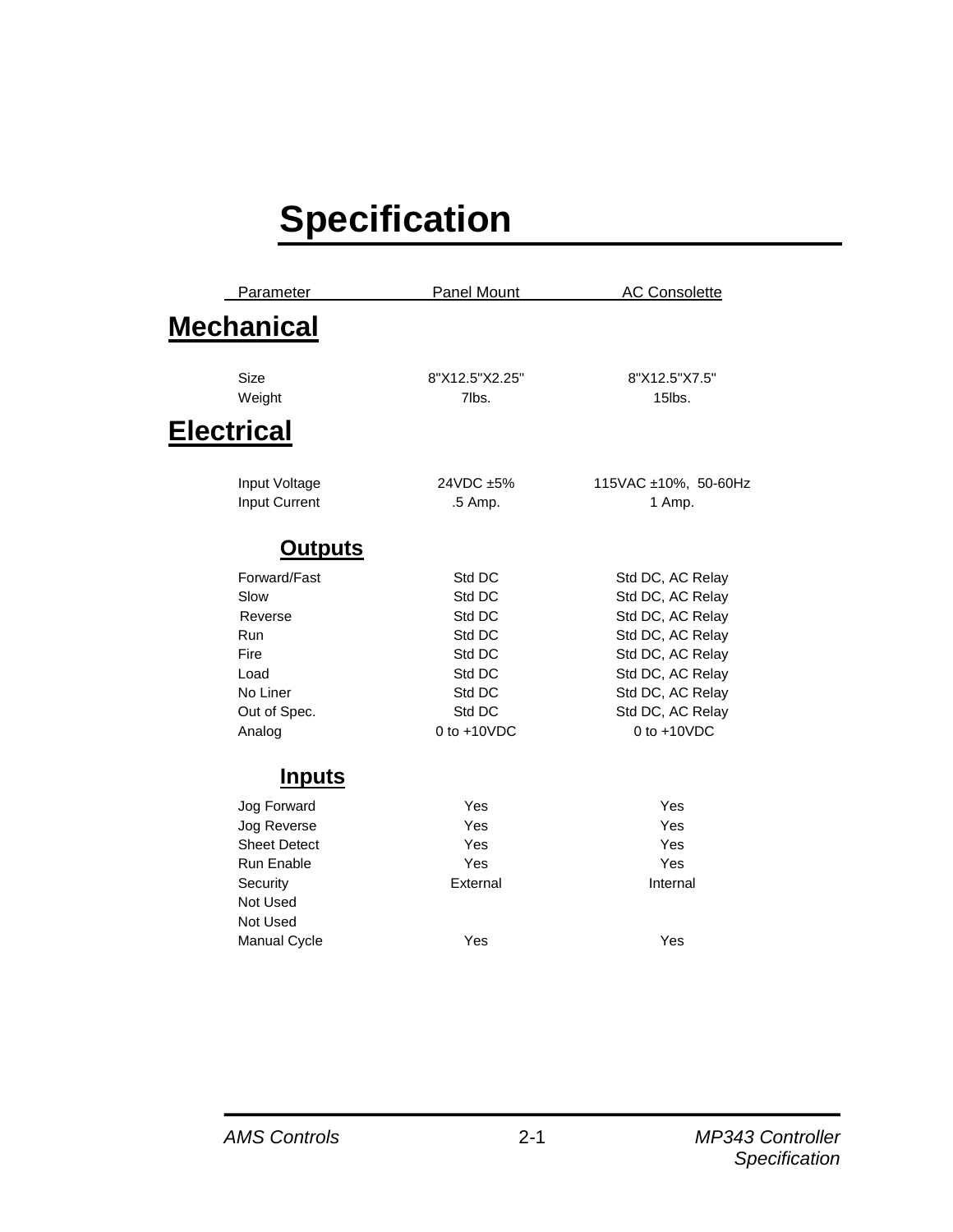(Note: The following parameters apply equally to all versions.)

# **Output Characteristics**

### **Standard DC**

| <b>Type</b>             | <b>Open Collector Transistor</b> |
|-------------------------|----------------------------------|
| <b>Maximum Current</b>  | 4 ADC                            |
| Maximum Applied Voltage | 35 VDC                           |

### **AC Relay**

| Type                    | Form A Dry Circuit Relay |
|-------------------------|--------------------------|
| <b>Maximum Current</b>  | 5 Amp.                   |
| Maximum Applied Voltage | <b>240VAC</b>            |

### **Solenoid Driver**

| Type                      | High Voltage Internal Driver |
|---------------------------|------------------------------|
| Minimum Load Resistance   | 12 Ohms                      |
| Maximum Voltage Generated | 65 VDC                       |
| Maximum Actuation Time    | 0.25 Seconds                 |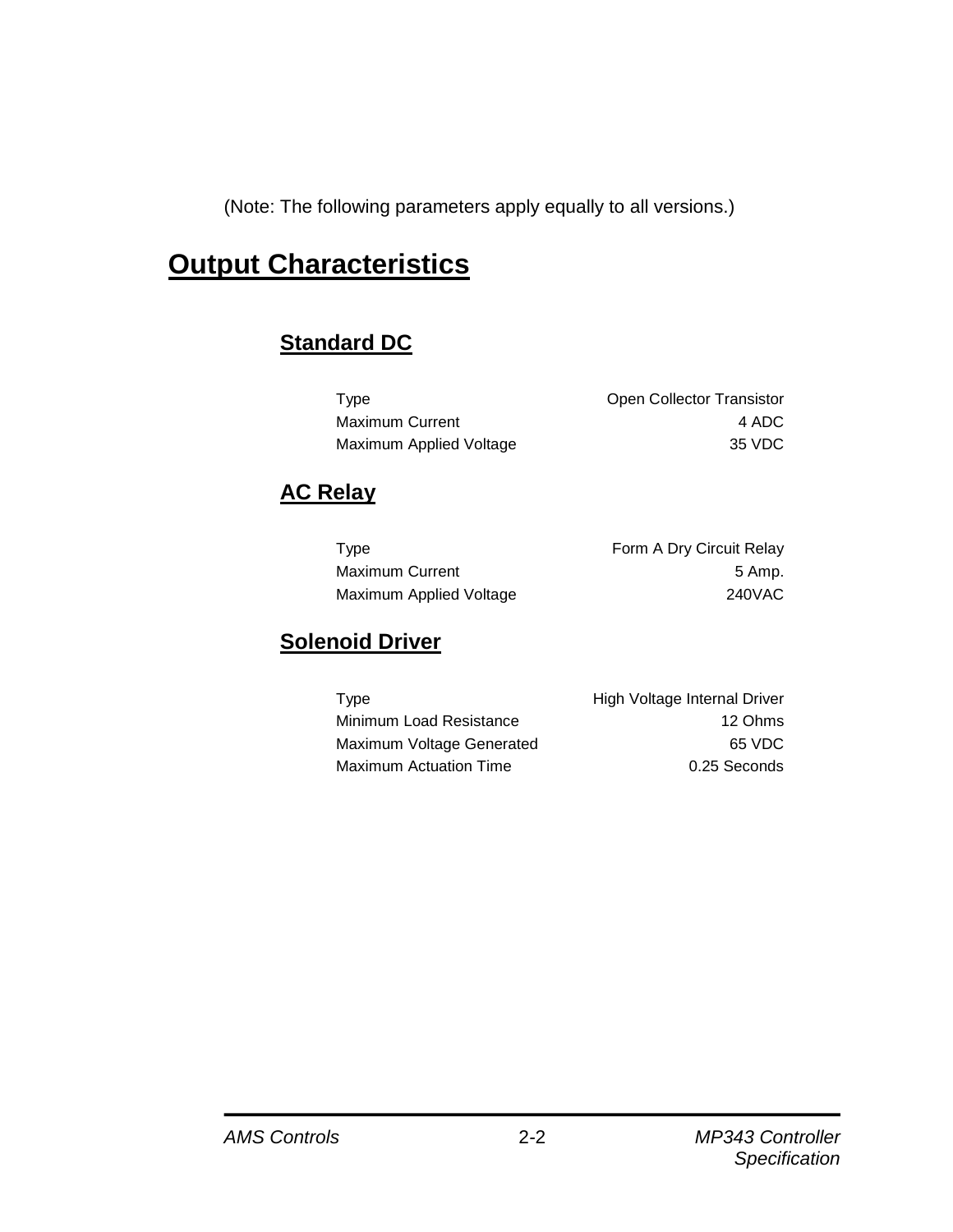# **Encoder Input**

Type Quadrature with Complements Voltage 5VDC Maximum Encoder Load 200 milliamperes Maximum Pulse Rate 275,000 pulses/second

## **Operation**

| Maximum Part Length  | 9999.999 inches                     |
|----------------------|-------------------------------------|
|                      | 254,000 millimeters                 |
| Units of Measurement | inches, centimeters, or millimeters |

### **Features**

Display 48 characters in 2 rows Keys 16 Controls 3 (CYCLE, RUN, HALT)

# **Mounting Dimensions**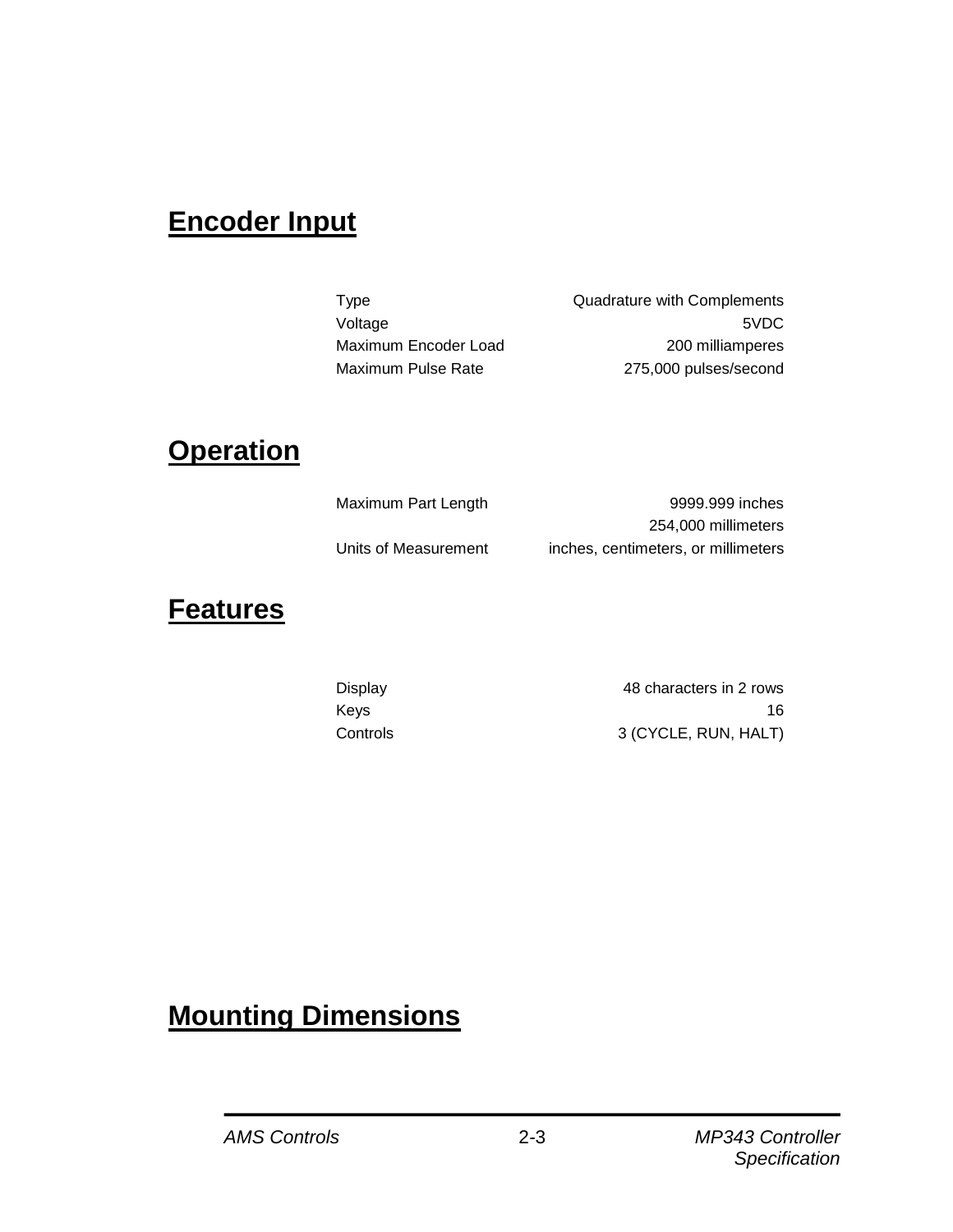

### **Auxiliary Controller Mounting Specifications**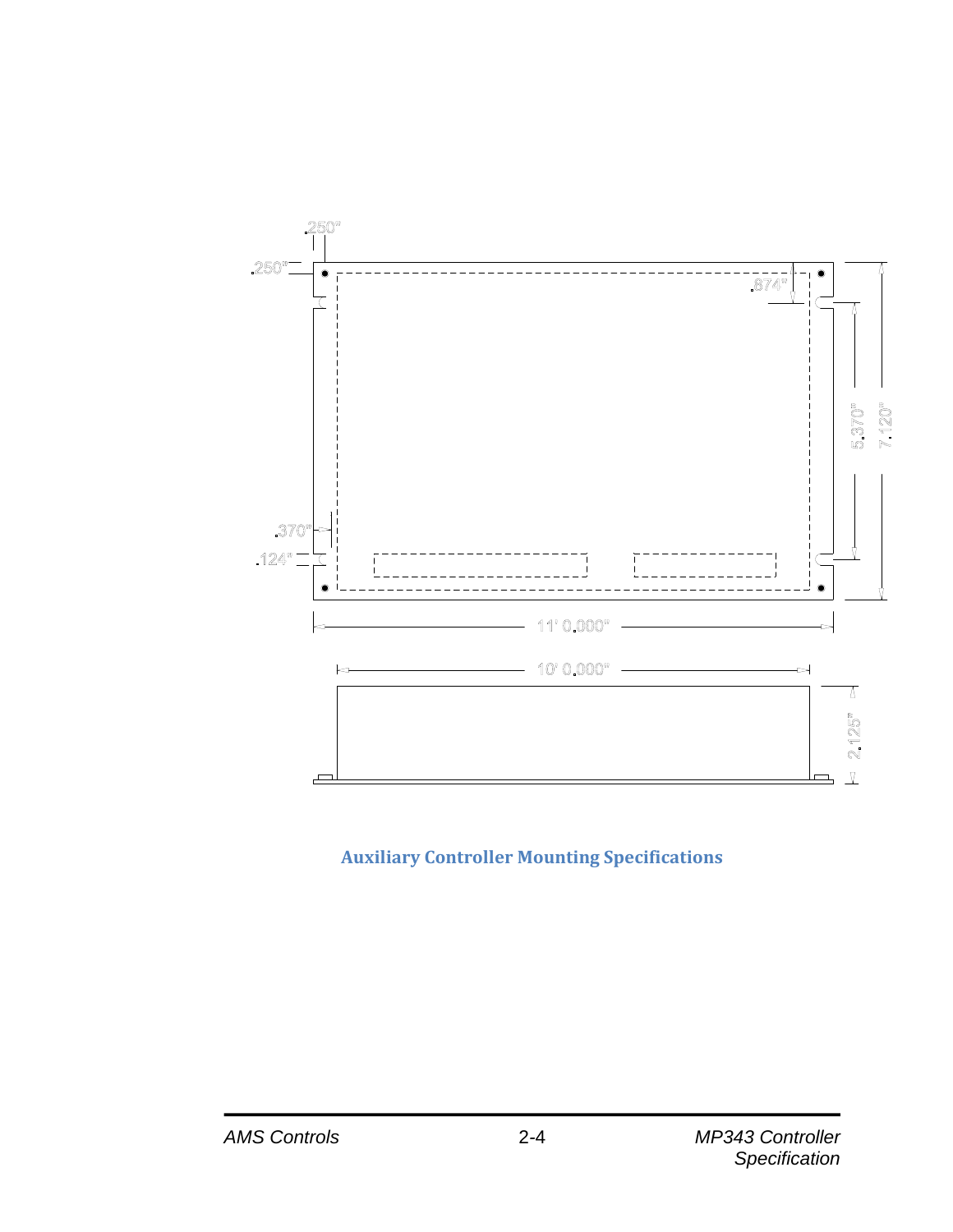



### **Panel-Mount Mounting Specifications**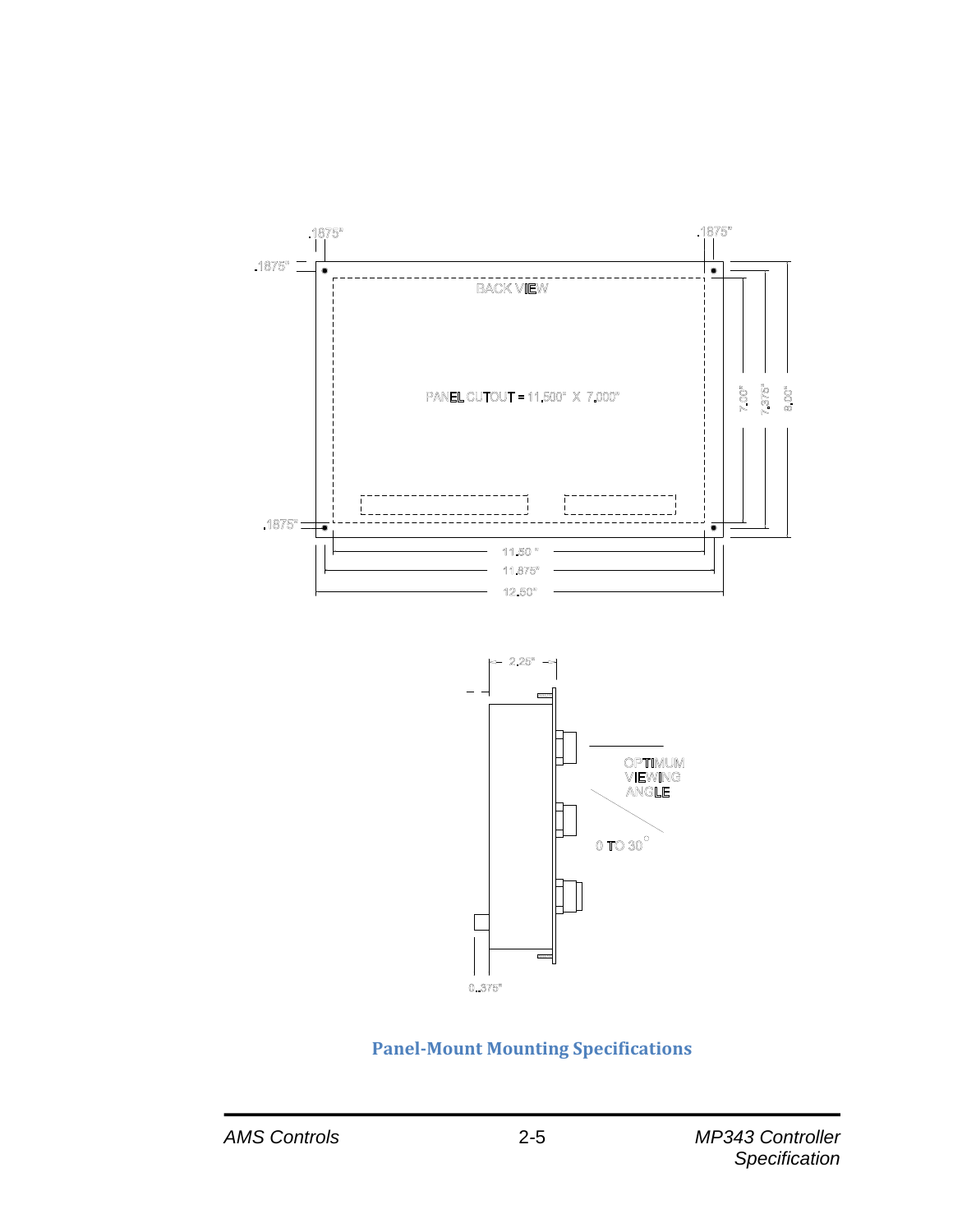

### **Consolette Mounting Dimension**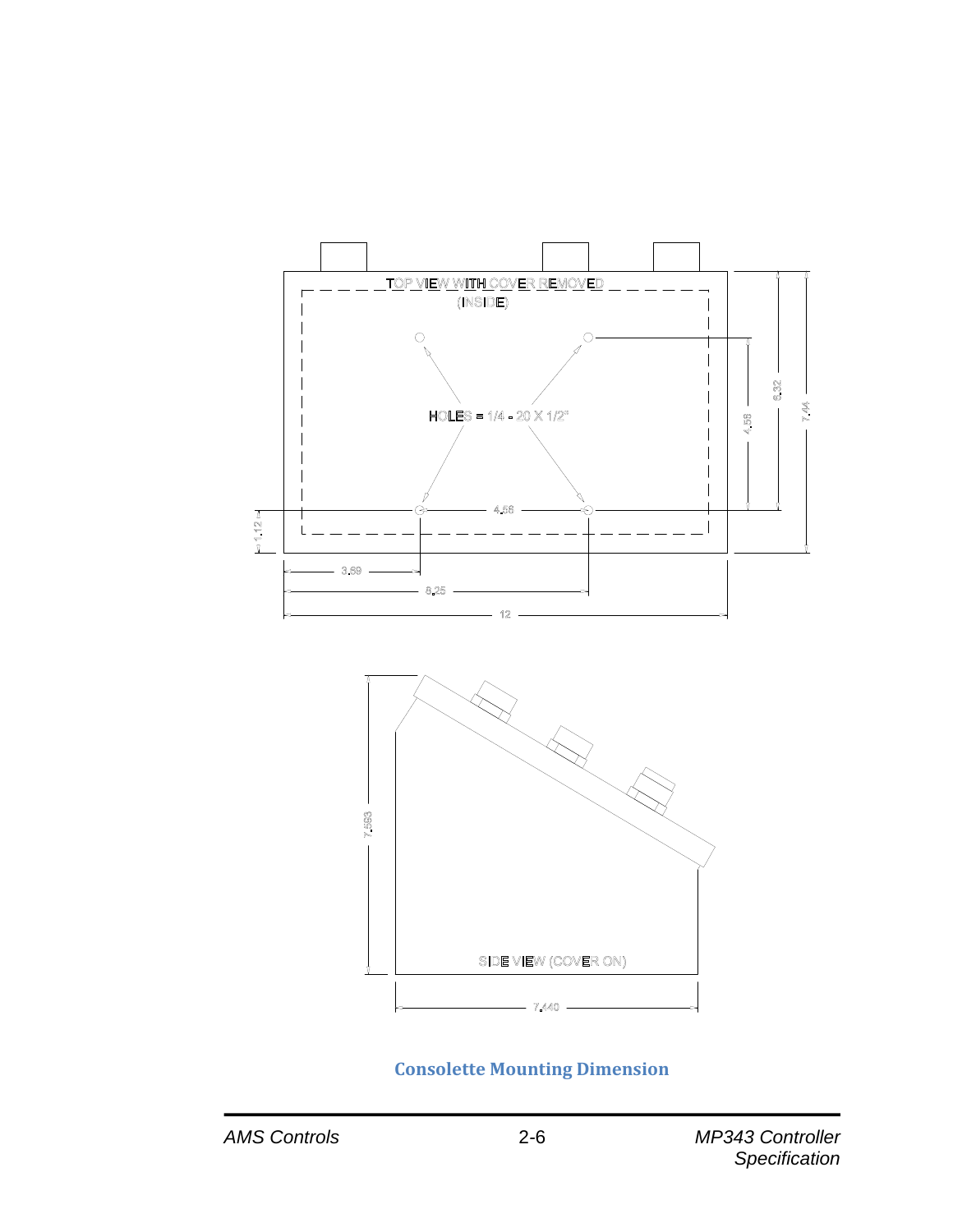# **Product Description**

# **Front Panel Components and Description**

The Model **MP343** front panel has three push button switches, a 16 key keypad, and a two line 48 character liquid crystal display.



### **Push Buttons**

- CYCLE Press to fire the pins when NOT in the RUN mode
- RUN Press to initiate an automatic move sequence
	- HALT Press to manually stop the guide movement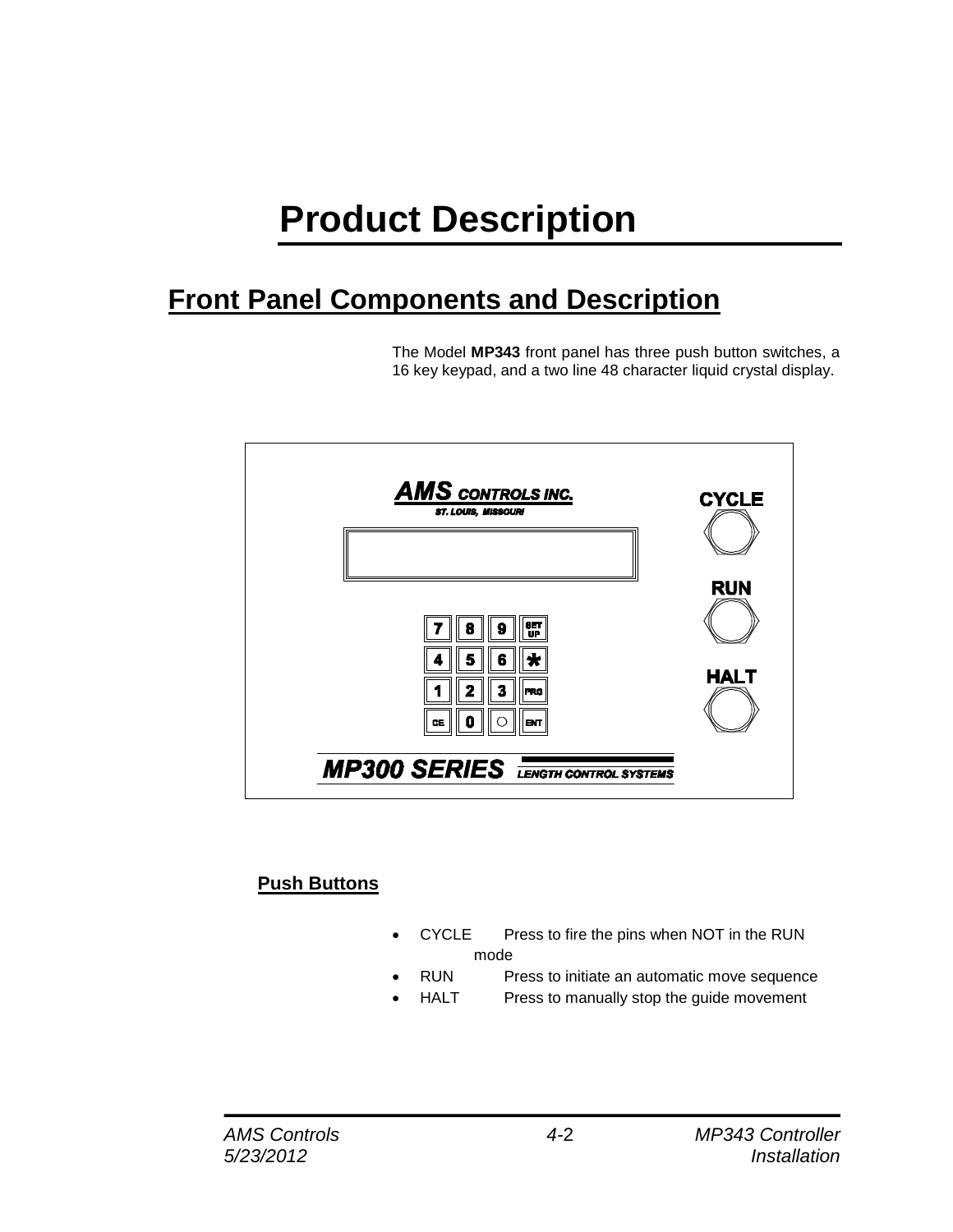### **Key Inputs**

- SETUP Press to enter the setup mode. The setup mode is used to enter specific parameters about the Pinspotter.
- Press the asterisk key to exit the setup or programming modes.
- PRG Press to program a new pin placement.
- ENT Press to store the values entered in the setup and program modes.
- CE Press to clear an incorrect entry value before the "ENT" key is pressed. Also used to clear any errors reported by the controller.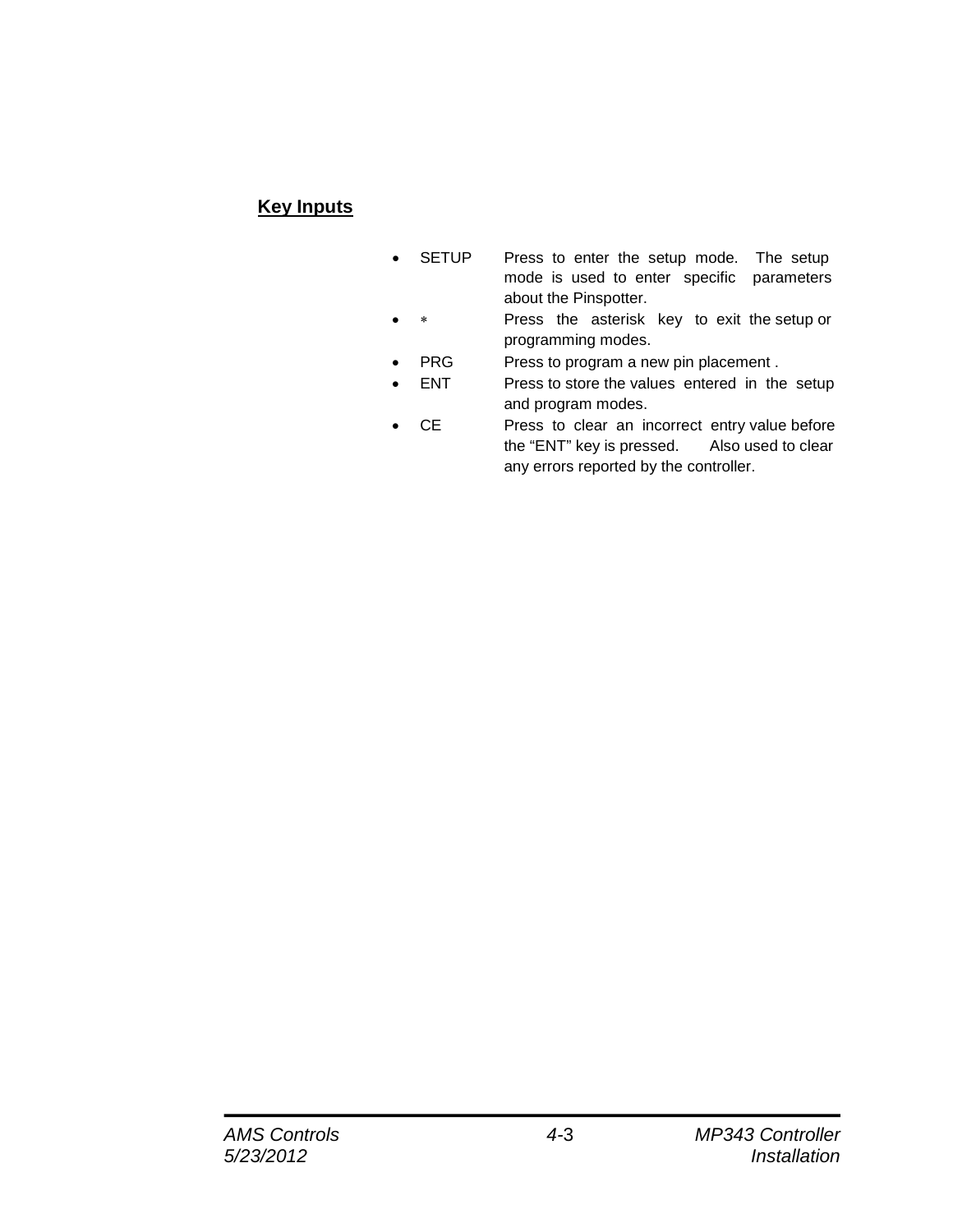# **Chapter 1: Installation**

# **Controller Power**

The AMS controller requires a 24VDC supply for operating power. It is preferable to have two 24VDC supplies. One for the inputs and outputs and the other for the controller CPU power. Separate power supplies will isolate the input/output circuits from the Processor, reducing noise interference. The common of the supplies used must be connected to the common of the control, this circuit being grounded. The common of the supply will be switched into the inputs of the controller and the 24 VDC will be used in conjunction with the outputs to pull-in control relaying. All input power should be within the specification limits.

Power to the controller should be switched independent of other devices through it's own circuitry. The emergency stop circuit should not interrupt power to the controller. In an emergencystop condition, the controller will track any movement of the material with controller power still applied. This allows continued production to resume after the emergency stop condition, without loss in accuracy. See Figure 4-1.

# **Emergency Stop Circuit**

An emergency stop circuit is required for each machine, giving operator safety and protection of system equipment. A typical emergency stop circuit is shown in Figure 4-1. Pressing the guarded push-button RESET switch arms this circuit. The relay remains energized after the RESET switch opens because of the hold-in contacts of the relay. The relay condition depends on current flow through the normally closed emergency stop switches and any other emergency stop contacts in series with the switches. A momentary opening of either switch or contact will cause the relay to de-energize which cuts off power to all load devices. Adding devices in series with the emergency stop contacts or switches easily expands the circuit.

A higher degree of safety is achieved by placing switches behind safety guards and in doors of electric panels. These are wired in the Emergency Stop Circuit, so when opened, the machine is shut down.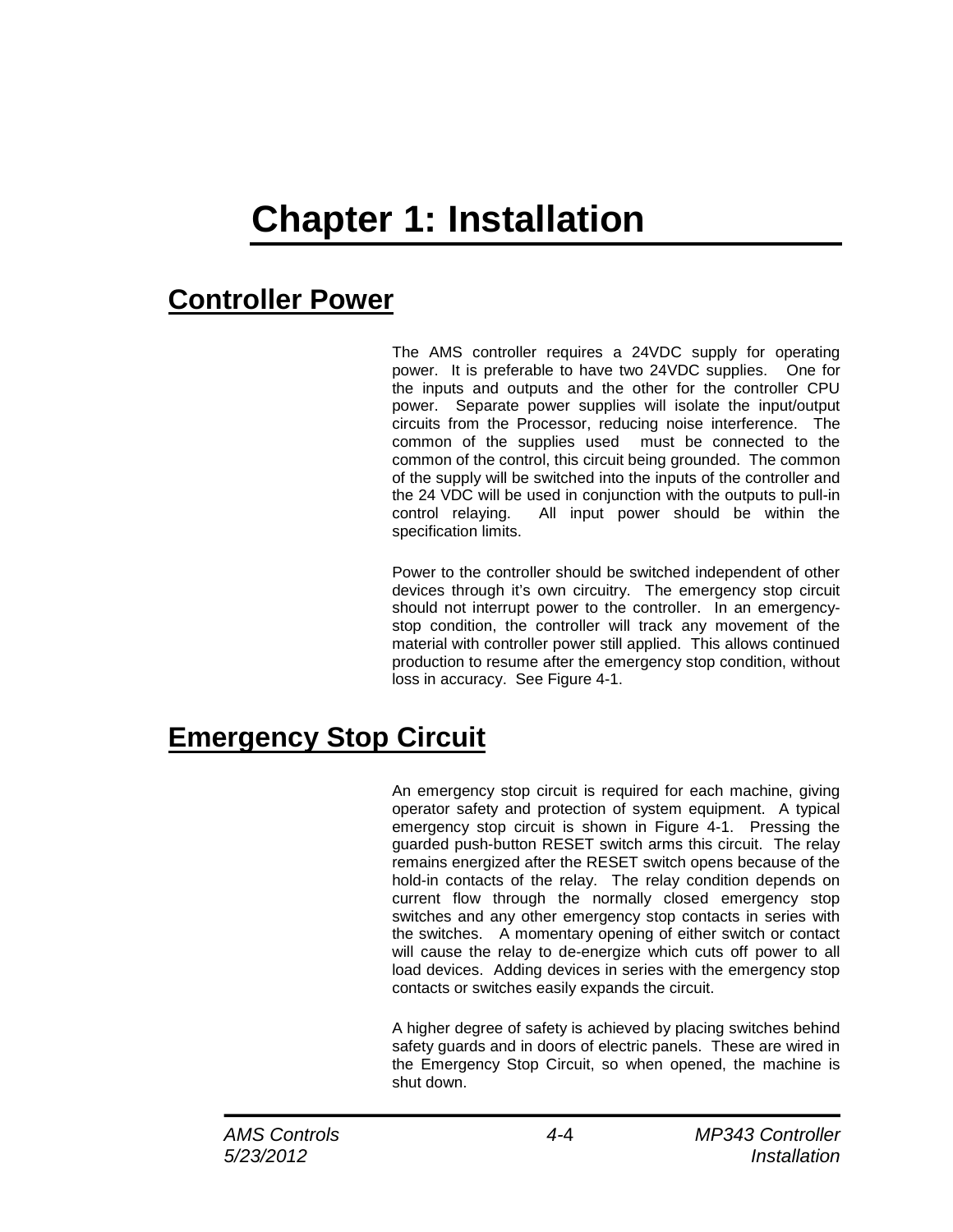The emergency stop circuit should not interrupt power to the AMS controller, however the AMS controller must know when an emergency stop has occurred in order to drop the line out of the RUN mode. This can be accomplished by breaking the run circuit or by opening the safely interlock input to the control. If an emergency stop condition occurs, power should be isolated from all output devices. This would include all 24VDC devices as well as all 115VAC devices. Please refer again to Figure 4-1.



Figure 4-1 Circuit Example for Run and Estop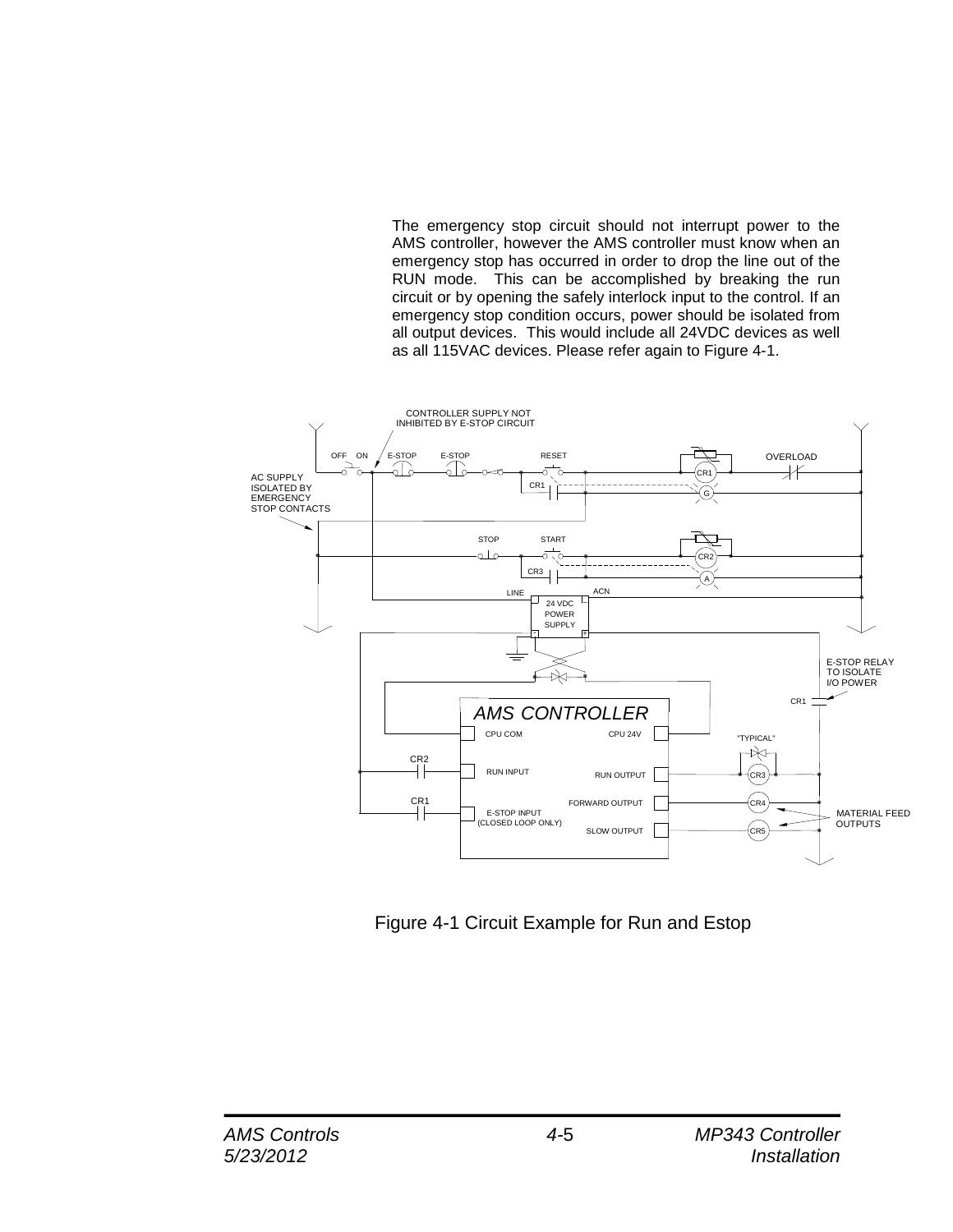# **Pin Fire Circuit**

Optimal performance of the pin fire can be met by customizing the AMS controller to a particular type of press and feed control. This is accomplished by changing the customer available switch settings. The switches are in a single package located on the back of the controller. The controller can be configured to work with single speed or two speed non-stop pin placement applications. Outputs are available for "Pin Fire" and "Pin Load".

AMS controllers are designed to connect directly to 24VDC solenoids for optimal performance. A solenoid driving device, such as the AMS 3840 power module, can provide more accurate firing of the press.

If the solenoid for the pin-fire valve output is not 24VDC, then an attempt should be made to replace the solenoid with a compatible 24VDC type. If this is not possible, then a 24VDC relay will have to be installed between the AMS output and the solenoid.

AMS controllers have a timed "Pin Fire" output. The duration of the **PIN FIRE DWELL** or **PIN LOAD DWELL** output is programmable from 0.000 to 9.999 seconds. Please refer to timing diagram - Figure 4-2.



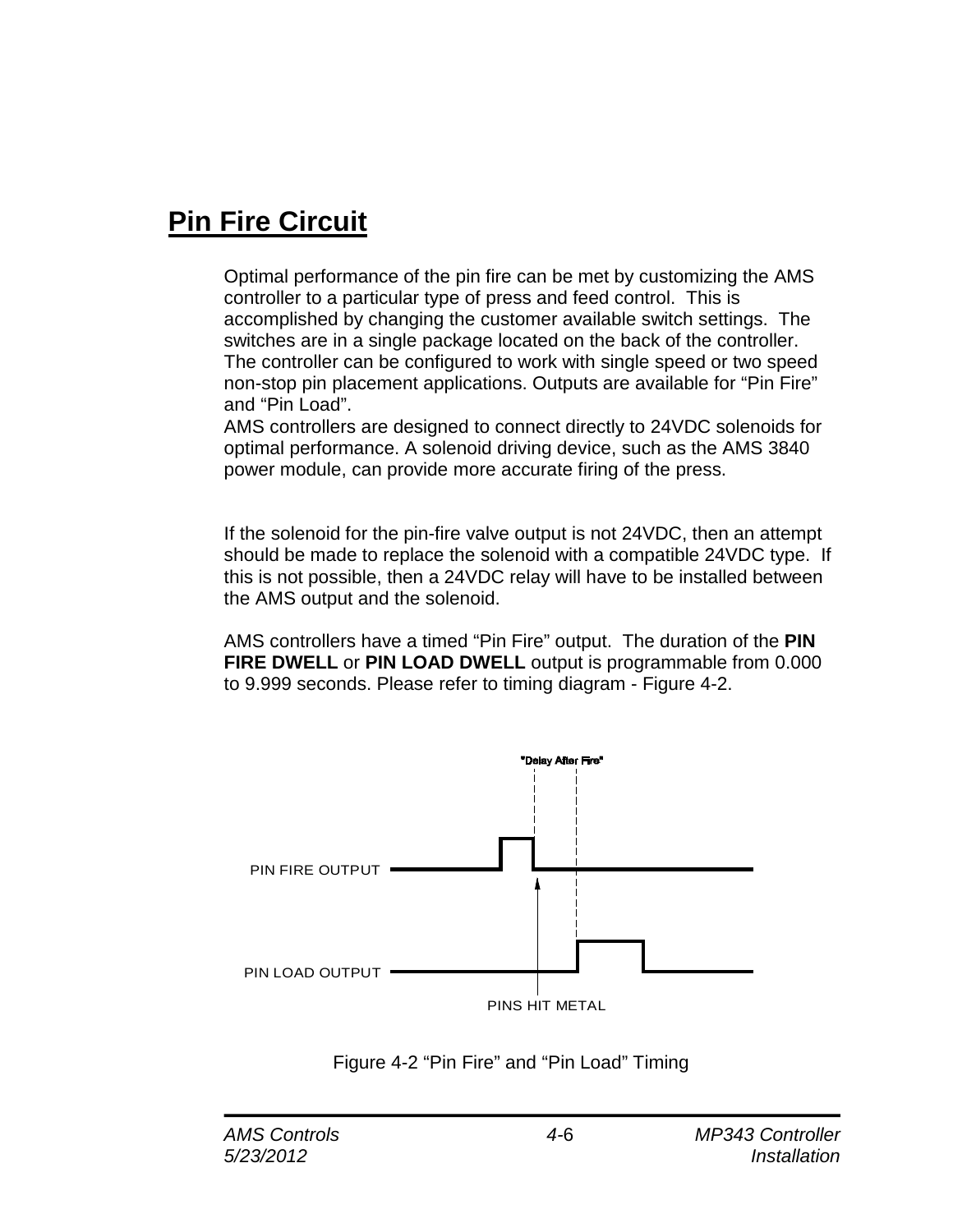## **Setup Mode**

**Note: The following descriptions include all possible SETUP PARAMETERS and there are some parameters that are not used for every application. Only use the ones that apply for your particular machine. Make sure that the proper "dip switches" are set prior to entering setups. Refer to page A-1 for the proper dip switch settings.**

The SETUP mode is used when the **MP343** is initially installed to configure it to the particular characteristics of the Pinspotter. The SETUP mode is entered by pressing the "Set Up" key and the mode can be exited by pressing the "∗" key. When power is applied to the controller, the built-in diagnostics check the memory for data retention.

If an error is detected, the memory is automatically cleared and the SETUP mode is entered to indicate that this data should be reentered. The setup values are entered in the order shown below and an explanation of each parameter is given. A form is provided in the back of this manual for recording the setup parameters of your machine. This form should be completed after your machine has been installed and properly adjusted.

To enter the SETUP mode, press the "Set Up" key. The following display will appear.



Selecting "1" will allow the operator to adjust the following parameters:

#### **Detect-Fire**

The DETECT-FIRE is the distance from the sheet-detect switch to the center of the pin fire mechanism. This distance should be as accurate as possible. The DETECT switch must be a normally open switch.

#### **Fire Reaction**

The FIRE REACTION time is the time delay between the time that the fire signal occurs, and the time that the pins enter the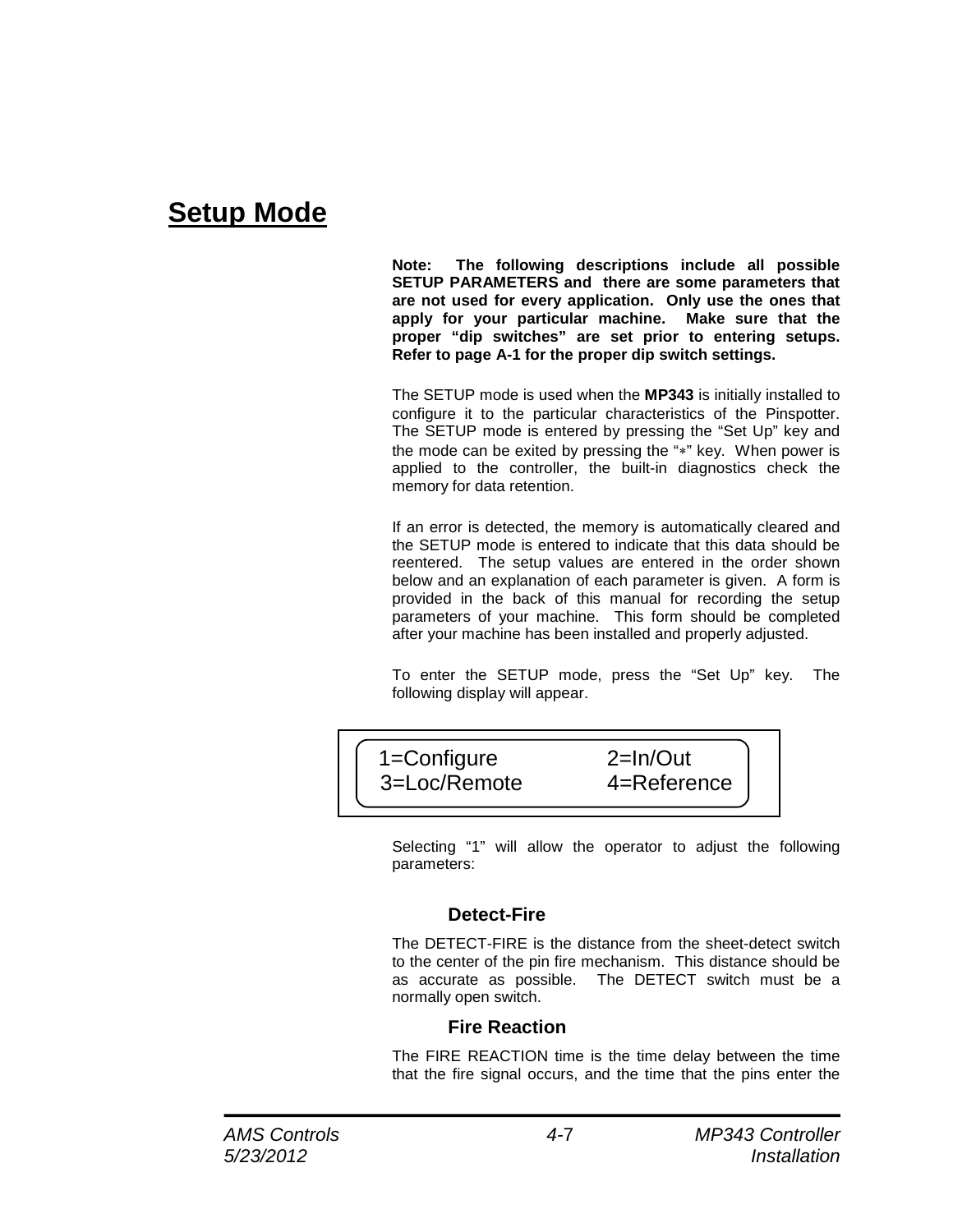material. To calculate the FIRE REACTION time, use the following steps:

1) Set the FIRE REACTION time to zero. 2) Run a sheet of material through the Pinspotter. 3) Measure the distance from the leading edge of the part to the first row of pins minus any programmed offset distance. 4) Calculate the FIRE REACTION using the actual leading edge to pins distance and the programmed leading edge to pins distance as follows:

Fire Reaction Time = 
$$
\left[\frac{\text{Actual Distance - Prog. Distance}}{\text{Line Speed (in FPM)}}\right] \times 5
$$

#### **Fire Dwell**

The FIRE DWELL parameter sets the time duration of the PIN FIRE cycle, in seconds. The range of time allowed is 0.001 to 9.999 seconds and is set to the nearest millisecond.

#### **Delay After Fire**

The DELAY AFTER FIRE is the amount of time between the PIN FIRE output turning off, and the PIN LOAD output turning on. The range of time allowed is 0.00 to 9.99 seconds.

#### **Load Dwell**

The LOAD DWELL parameter sets the time duration of the PIN LOADING device to be activated. The range of time allowed is 0.001 to 9.999 seconds.

#### **Hi Vel Distance**

The HIGH VELOCITY DISTANCE parameter sets the maximum spacing between the pins when making High Velocity Ductwork. The **MP343** will place the pins between the MINIMUM SPACING DISTANCE and the HIGH VELOCITY DISTANCE. The default distance is 6.000 inches.

#### **Lo Vel Distance**

The LOW VELOCITY DISTANCE parameter sets the maximum spacing between the pins when making Low Air Velocity Ductwork. The **MP343** will place the pins between the MINIMUM SPACING DISTANCE and the LOW VELOCITY DISTANCE. The default distance is 12.000 inches.

#### **Sp Vel Distance**

The SPECIAL VELOCITY DISTANCE parameter sets the maximum spacing between the pins when making Special Air Velocity Ductwork. The **MP343** will place the pins between the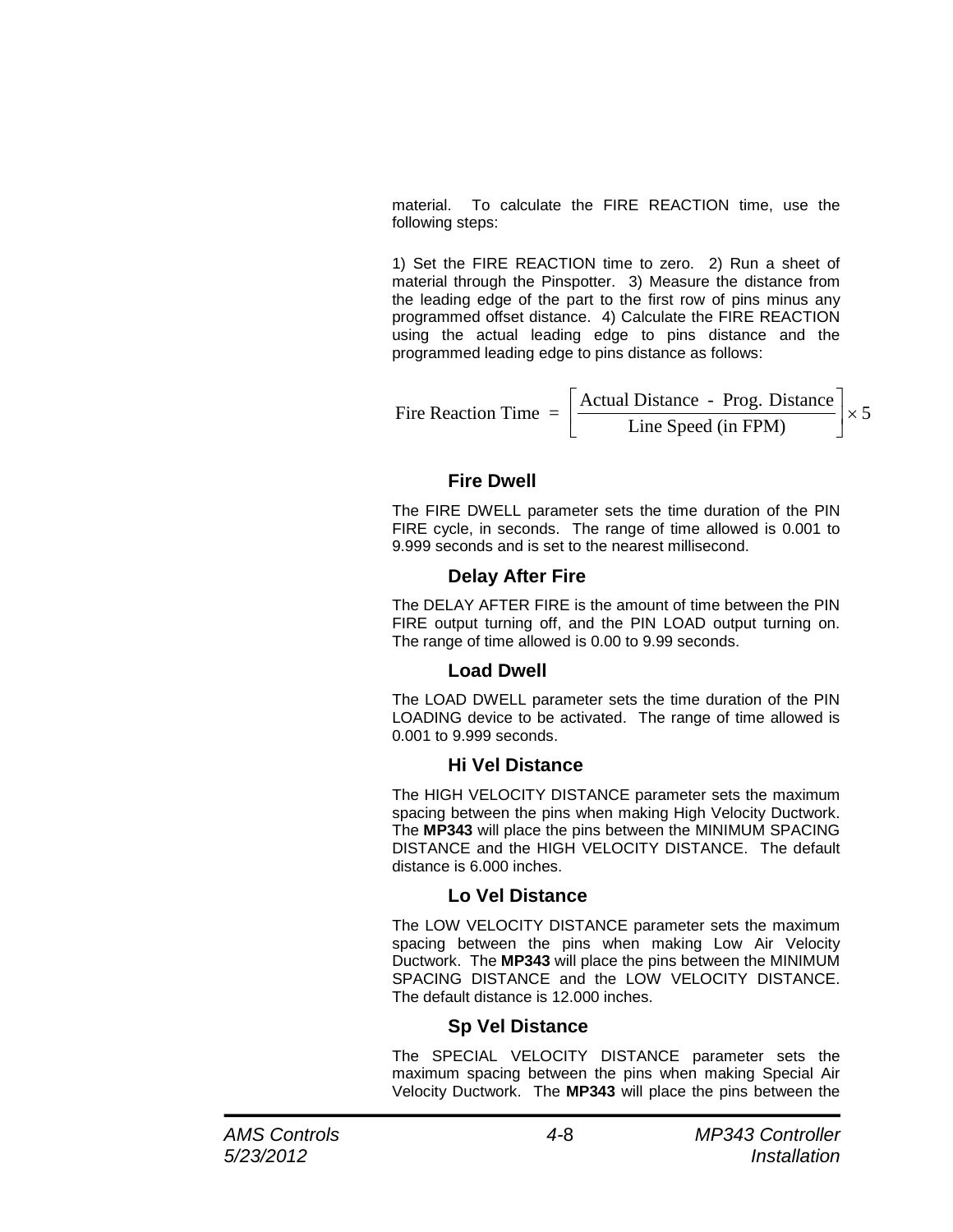MINIMUM SPACING DISTANCE and the SPECIAL VELOCITY DISTANCE. The default distance is 6.000 inches.

#### **Hi MaxEdge Dist**

When making ductwork for High Velocity Airflow, the HIGH MAXEDGE DISTANCE is the farthest location away from an edge that the PINSPOTTER will place pins. The **MP343** will place the pins between the HIGH MAXEDGE DISTANCE and the HIGH MINEDGE DISTANCE. The default distance is 4.000 inches.

#### **Hi MinEdge Dist**

When making ductwork for High Velocity Airflow, the HIGH MINEDGE DISTANCE is the closest that the PINSPOTTER will place pins to an edge. The **MP343** will place the pins between the HIGH MAXEDGE DISTANCE and the HIGH MINEDGE DISTANCE. The default distance is 4.000 inches.

#### **Hi Max Brk Dist**

When making ductwork for High Velocity Airflow, the HIGH MAX BRK DISTANCE is the farthest location away from a bend that the PINSPOTTER will place pins. The **MP343** will place the pins between the HIGH MAX BRK DISTANCE and the HIGH MIN BRK DISTANCE. The default distance is 4.000 inches.

#### **Hi Min Brk Dist**

When making ductwork for High Velocity Airflow, the HIGH MIN BRK DISTANCE is the closest to a bend that the PINSPOTTER will place the pins. The **MP343** will place the pins between the HIGH MAX BRK DISTANCE and the HIGH MIN BRK DISTANCE. The default distance is 4.000 inches.

#### **Lo MaxEdge Dist**

When making ductwork for Low Velocity Airflow, the LOW MAXEDGE DISTANCE is the farthest location away from an edge that the PINSPOTTER will place pins. The **MP343** will place the pins between the LOW MAXEDGE DISTANCE and the LOW MINEDGE DISTANCE. The default distance is 4.000 inches.

#### **Lo MinEdge Dist**

When making ductwork for Low Velocity Airflow, the LOW MINEDGE DISTANCE is the closest that the PINSPOTTER will place pins to an edge. The **MP343** will place the pins between the LOW MAXEDGE DISTANCE and the LOW MINEDGE DISTANCE. The default distance is 4.000 inches.

#### **Lo Max Brk Dist**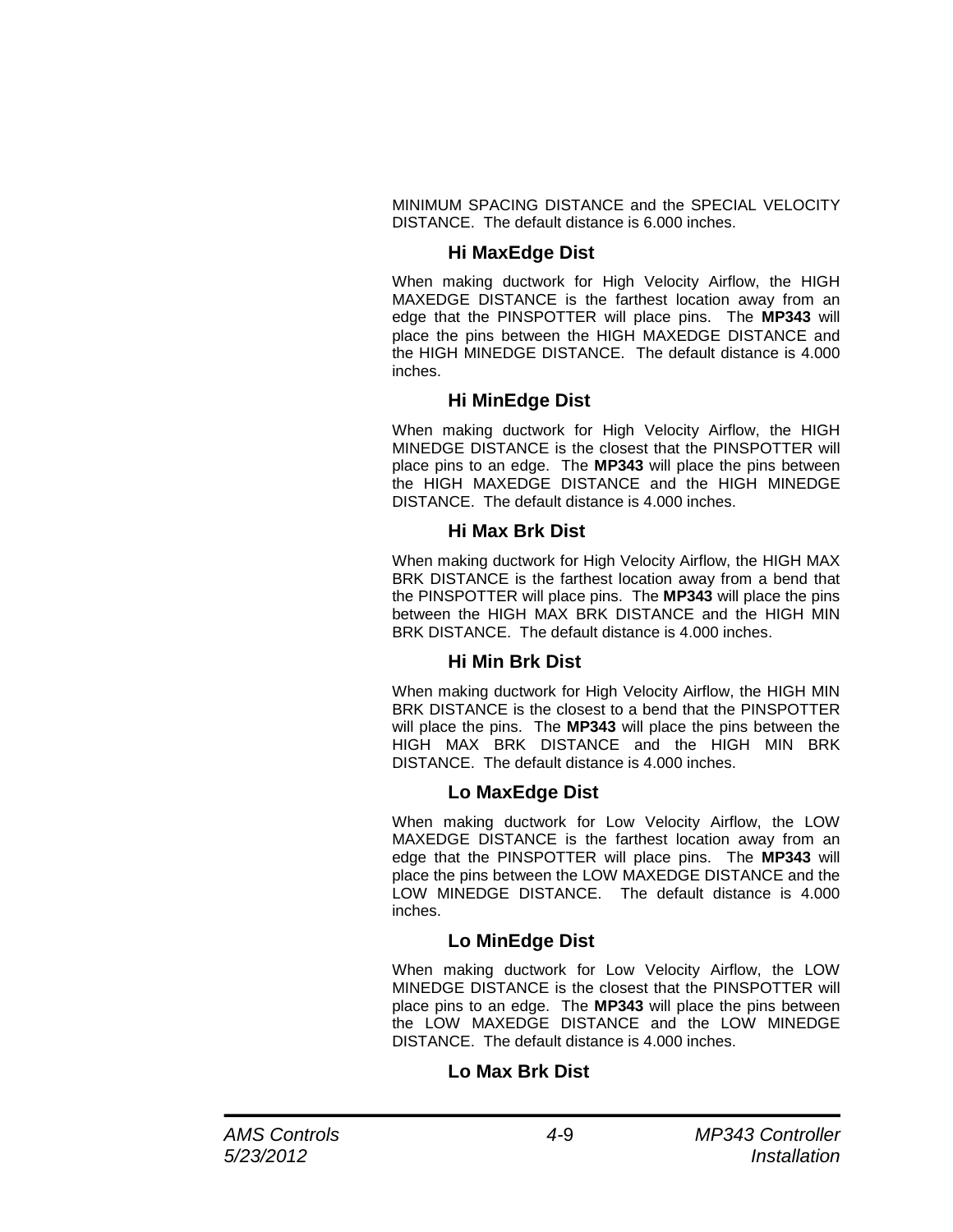When making ductwork for Low Velocity Airflow, the LOW MAX BRK DISTANCE is the farthest location away from a bend that the PINSPOTTER will place pins. The **MP343** will place the pins between the LOW MAX BRK DISTANCE and the LOW MIN BRK DISTANCE. The default distance is 4.000 inches.

#### **Lo Min Brk Dist**

When making ductwork for Low Velocity Airflow, the LOW MIN BRK DISTANCE is the closest to a bend that the PINSPOTTER will place the pins. The **MP343** will place the pins between the LOW MAX BRK DISTANCE and the LOW MIN BRK DISTANCE. The default distance is 4.000 inches.

#### **Sp MaxEdge Dist**

When making ductwork for Special Velocity Airflow, the SPECIAL MAXEDGE DISTANCE is the farthest location away from an edge that the PINSPOTTER will place pins. The **MP343**  will place the pins between the SPECIAL MAXEDGE DISTANCE and the SPECIAL MINEDGE DISTANCE. The default distance is 4.000 inches.

#### **Sp MinEdge Dist**

When making ductwork for Special Velocity Airflow, the SPECIAL MINEDGE DISTANCE is the closest that the PINSPOTTER will place pins to an edge. The **MP343** will place the pins between the SPECIAL MAXEDGE DISTANCE and the SPECIAL MINEDGE DISTANCE. The default distance is 4.000 inches.

#### **Sp Max Brk Dist**

When making ductwork for Special Velocity Airflow, the SP MAX BRK DISTANCE is the farthest location away from a bend that the PINSPOTTER will place pins. The **MP343** will place the pins between the SP MAX BRK DISTANCE and the SP MIN BRK DISTANCE. The default distance is 4.000 inches.

#### **Sp Min Brk Dist**

When making ductwork for Special Velocity Airflow, the SP MIN BRK DISTANCE is the closest to a bend that the PINSPOTTER will place the pins. The **MP343** will place the pins between the SP MAX BRK DISTANCE and the SP MIN BRK DISTANCE. The default distance is 4.000 inches.

#### **Minimum Spacing**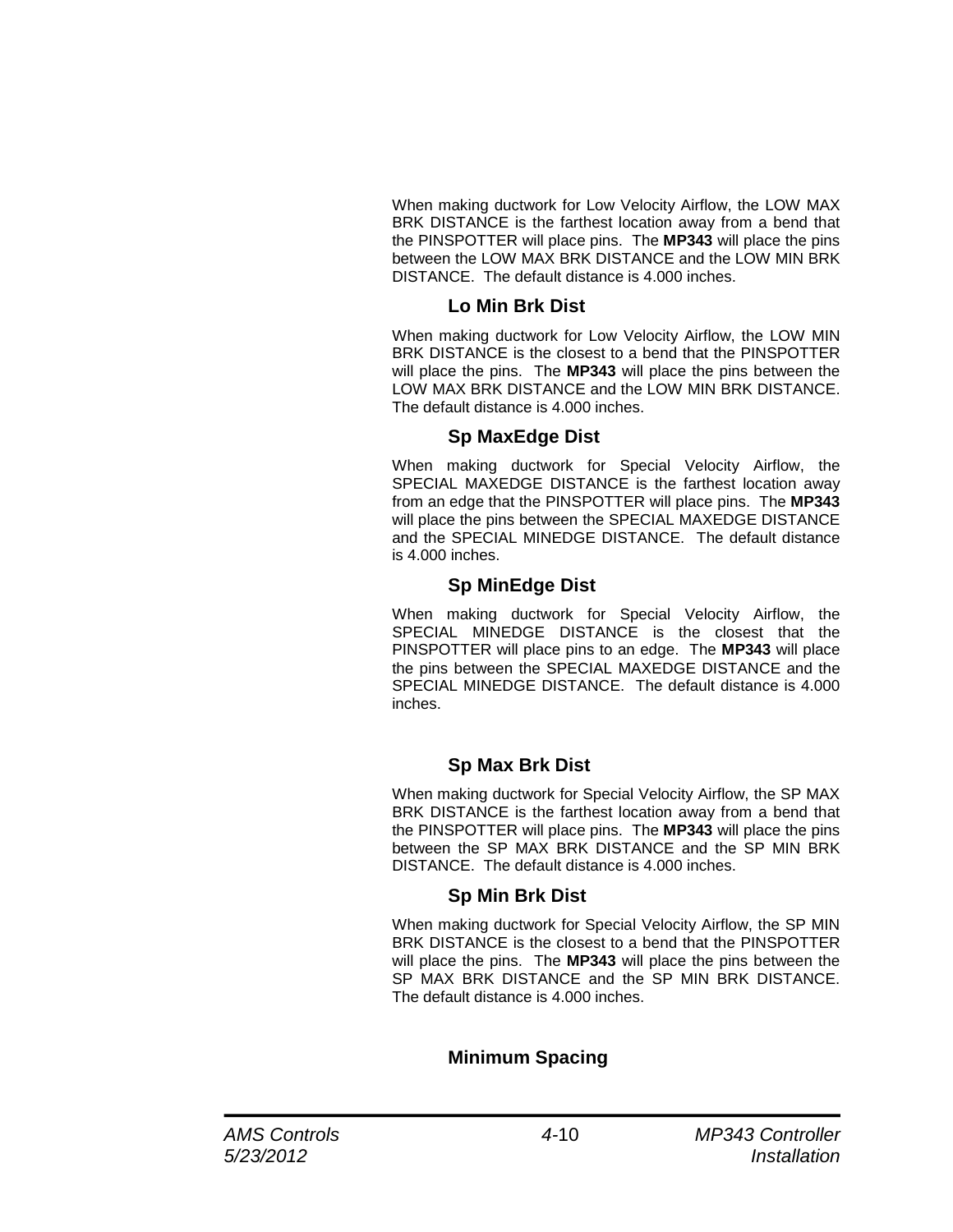The MINIMUM SPACING parameter is the minimum amount of space that will be between the rows of pins. This is a physical characteristic of the machine and is dependent upon how fast the Pinspotter can reload, and how fast the line speed is. The **MP343** will place the pins between the MINIMUM SPACING distance and the HI, LO, or SP VEL DIST. The default distance is 3.000 inches.

#### **Missed Pin Mode**

When a row of pins are fired and there is not enough time to load the Pinspotter before the next row of pins needs to be fired, the **MP343** will display a MISSED PUNCH error and stop the line (if the MISSED PIN MODE is set to NORMAL). With the MISSED PIN MODE set to IGNORE, the row of pins will be skipped and no error will be displayed.

With the MISSED PIN MODE set to FIRE, the **MP343** will fire a row of pins as soon as the FIRE DWELL TIME, DELAY AFTER FIRE, and LOAD DWELL TIME have elapsed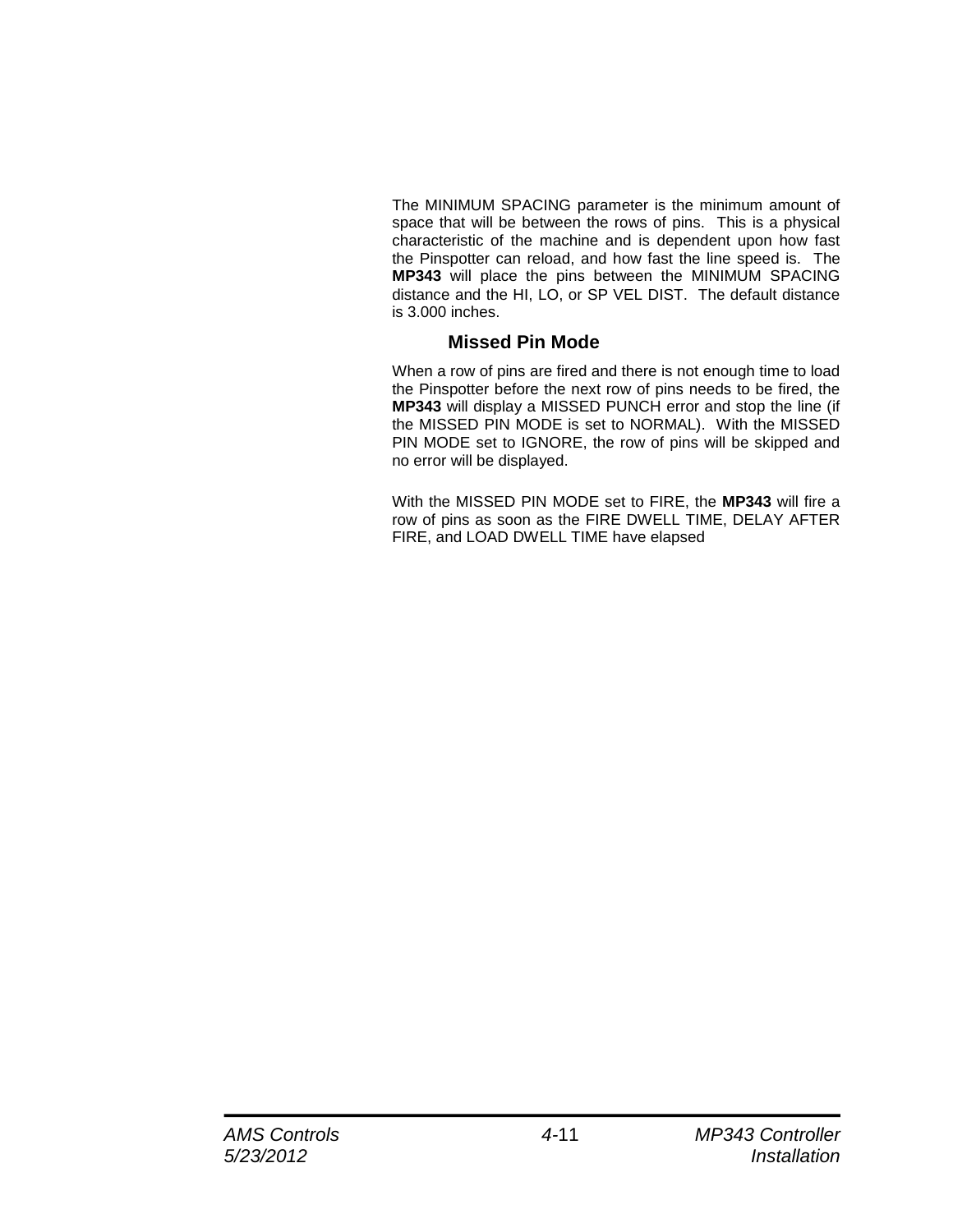#### **NOTE:**

**With this mode set to FIRE, the Max Edge, Min Edge, and Brake Distance are ignored, so the pins may be fired closer to bends and edges than preferred.**

#### **Speed Logic**

The **MP343** controller has four outputs which control the speed and direction of the machine. To accommodate more than one wiring possibility, the controller may be run with one of two different SPEED LOGIC settings: FORWARD/SLOW or FAST/SLOW. The controller outputs are defined differently for each logic setting. The outputs, their definitions, and their states in various conditions are shown in tables 1 and 2. Any number key toggles between FORWARD/SLOW and FAST/SLOW. Select the appropriate SPEED LOGIC to match your machine wiring configuration.

| <b>Machine State</b>   |             |             |            |             |            |
|------------------------|-------------|-------------|------------|-------------|------------|
|                        | <b>Run</b>  | Run         | Jog        | <b>Halt</b> | Jog        |
|                        | <b>Fast</b> | <b>Slow</b> | <b>Fwd</b> |             | <b>Rev</b> |
| Output 1 (FOR)         | ON          | ON          | <b>ON</b>  | <b>OFF</b>  | <b>OFF</b> |
| <b>Output 2 (SLOW)</b> | <b>OFF</b>  | <b>ON</b>   | <b>OFF</b> | <b>ON</b>   | <b>OFF</b> |
| Output 3 (REV)         | <b>OFF</b>  | <b>OFF</b>  | <b>OFF</b> | <b>OFF</b>  | ON         |
| <b>Output 5 (RUN)</b>  | ON          | ON          | <b>OFF</b> | <b>OFF</b>  | <b>OFF</b> |

 **Table 4-1. Status of Outputs in Forward-Slow**

 **Note: All Jogging and Referencing is performed at fast speed**

| <b>Machine State</b>   |             |             |            |             |            |
|------------------------|-------------|-------------|------------|-------------|------------|
|                        | <b>Run</b>  | Run         | Jog        | <b>Halt</b> | Jog        |
|                        | <b>Fast</b> | <b>Slow</b> | <b>Fwd</b> |             | <b>Rev</b> |
| Output 1 (FOR)         | ON          | <b>OFF</b>  | ON         | <b>OFF</b>  | <b>OFF</b> |
| <b>Output 2 (SLOW)</b> | <b>OFF</b>  | <b>ON</b>   | <b>OFF</b> | <b>OFF</b>  | <b>OFF</b> |
| <b>Output 3 (REV)</b>  | <b>OFF</b>  | <b>OFF</b>  | <b>OFF</b> | <b>OFF</b>  | ON         |
| <b>Output 5 (RUN)</b>  | ON          | ON          | <b>OFF</b> | <b>OFF</b>  | <b>OFF</b> |

 **Table 4-2. Status of Outputs in Fast-Slow**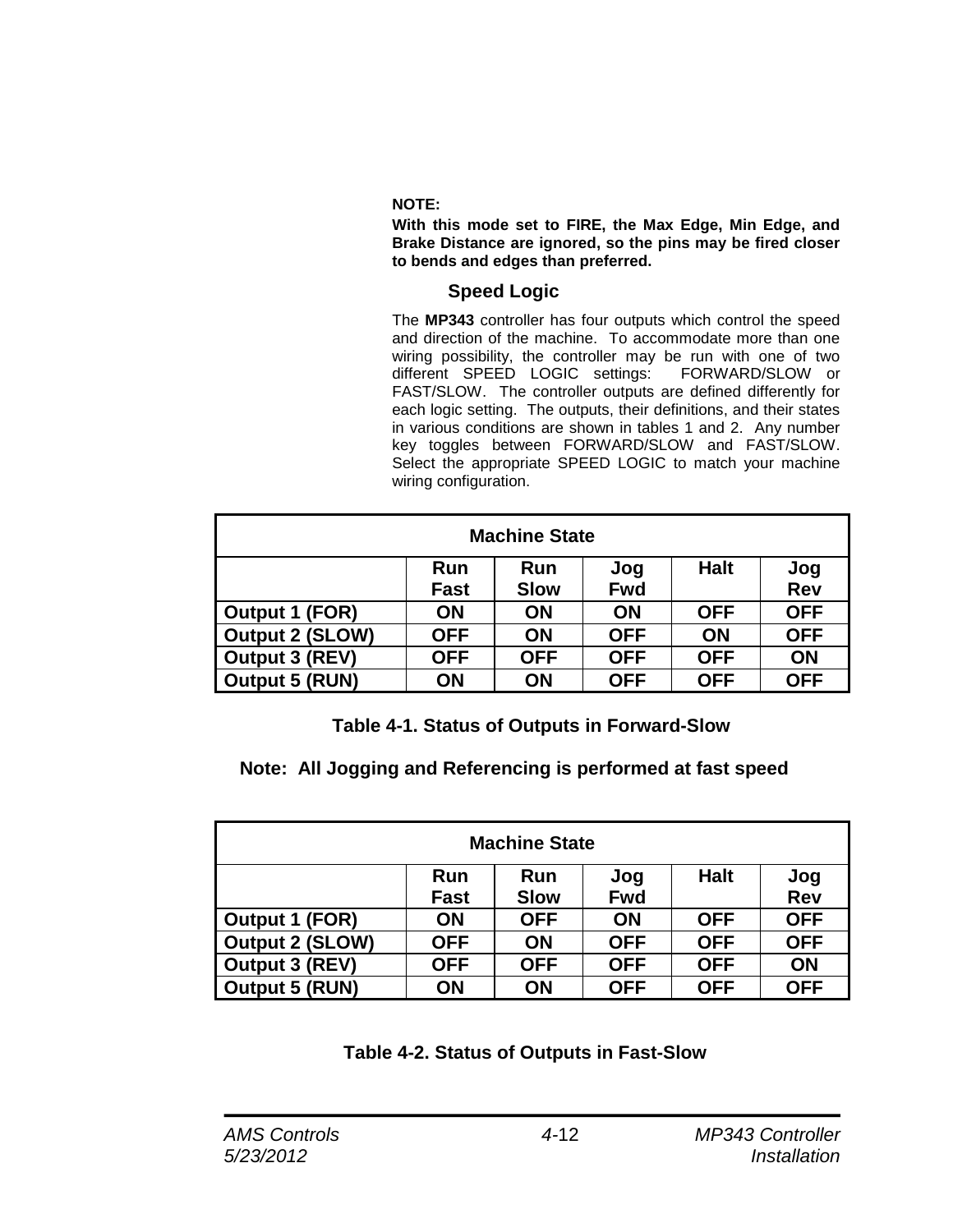#### **Note: All Jogging and Referencing is performed at fast speed**

#### **Min Slow Distance**

This parameter is used on two speed lines and determines when to put the line into slow speed. The controller will automatically calculate when to start slowing down, and then this distance is added to it (if the DECEL MODE is set to AUTO). Increase this value for a longer slow distance. Decrease this value for a shorter slow distance.

A longer slow distance can improve part accuracy but too long a value can slow production. The distance should be set long enough that the material fully reaches the slow speed before stopping.

The **MP343** controller calculates the distance from the programmed position that the machine should shift into slow speed. This is based on the speed of the material and the deceleration characteristics of the machine.

A minimum amount of slow distance can be manually set by this parameter. It is added to the calculated slow distance to extend the time spent in slow speed (if the DECEL FACTOR is set to AUTO).

When the DECEL FACTOR AUTO setting is used, it is best to set this parameter to a few inches initially until the system has been calibrated and the controller has had a chance to get accustomed to the behavior of the machine. When the machine is running good parts repeatedly, reduce the MINIMUM SLOW DISTANCE as much as possible to increase the production rate, making sure that the material is at a constant velocity (slow speed) before stopping.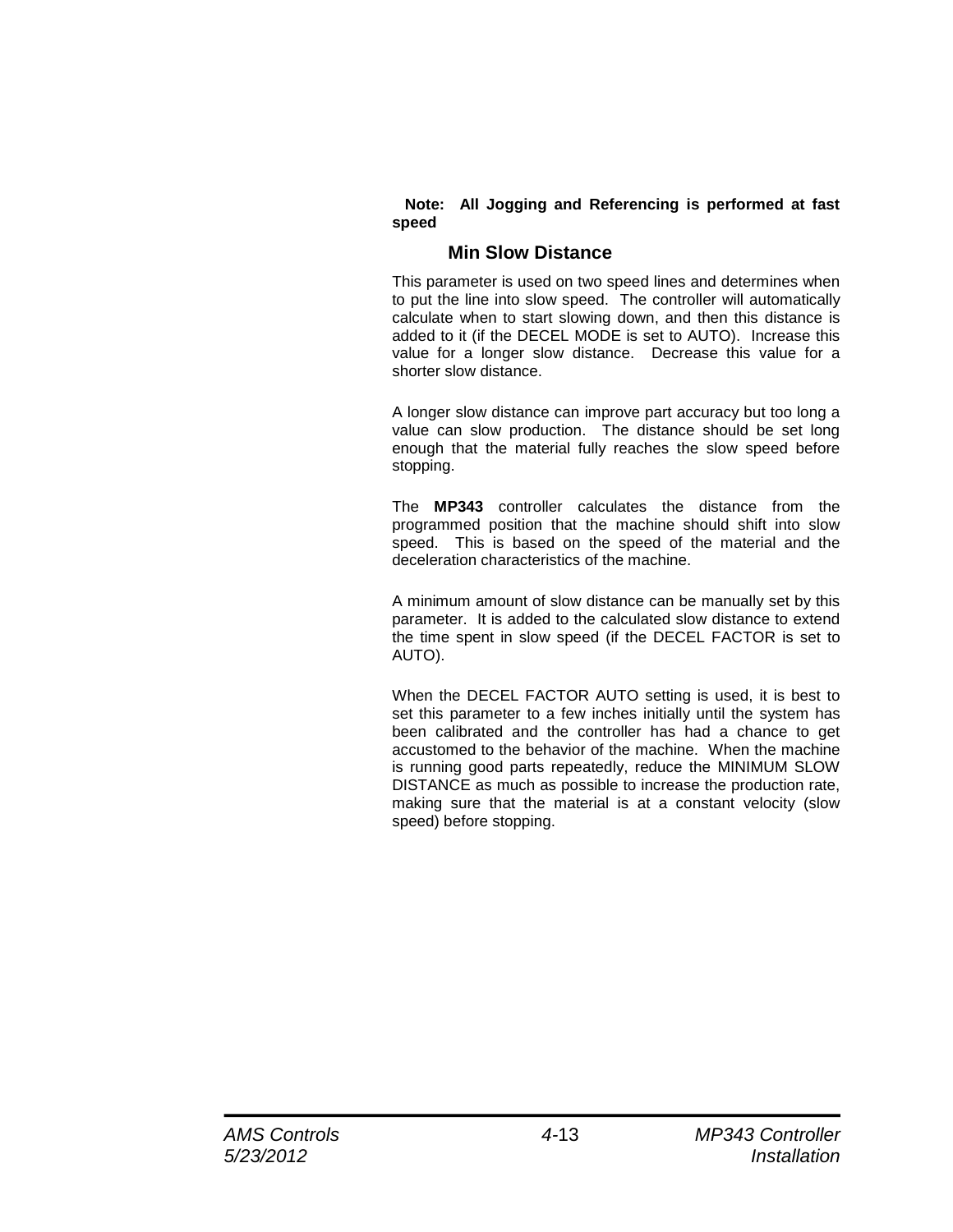#### **Decel Factor Mode**

On two-speed machines, a DECELERATION (DECEL) FACTOR is used by the **MP343** controller when changing from fast to slow speeds. The user has the option to select from three DECEL FACTOR MODES: AUTO, MANUAL, or OFF.

- AUTO: A DECEL FACTOR is automatically maintained by the controller. It is expressed in inches-per-second-per-second  $(ln/Sec<sup>2</sup>)$  and is used in the Adaptive Slowdown calculation. The parameter can be overridden but will change on the next movement.
- MANUAL: A DECEL FACTOR may be manually entered into the **MP343** controller. The value is used in the Adaptive Some trial and error may be necessary when in the MANUAL mode to find a DECEL FACTOR which works properly. Ideally, the machine should shift from fast to slow at some distance prior to the target long enough so that it reaches a constant slow velocity before the movement outputs are turned off.
- If the machine tends to shift into slow too soon, increase the DECEL FACTOR. If the machine tends too shift into slow too late, decrease the DECEL FACTOR. The DECEL FACTOR should be used in conjunction with the MINIMUM SLOW DISTANCE to determine the ideal time to change from fast to slow.

While in the MANUAL mode, the AMS controller will not calculate a new value for the DECEL FACTOR after each stop.

OFF: No DECEL FACTOR is used and the controller will not make an Adaptive Slowdown calculation. The machine will shift from fast to slow when the backgauge has reached the MINIMUM SLOW DISTANCE before the target. For example, if the MINIMUM SLOW DISTANCE has been set to four inches, the machine will shift from fast to slow 4 inches before the programmed position. This may or may not be enough distance for the machine to decelerate properly.

The DECEL FACTOR mode defaults to OFF but may be used in MANUAL or AUTO to increase productivity.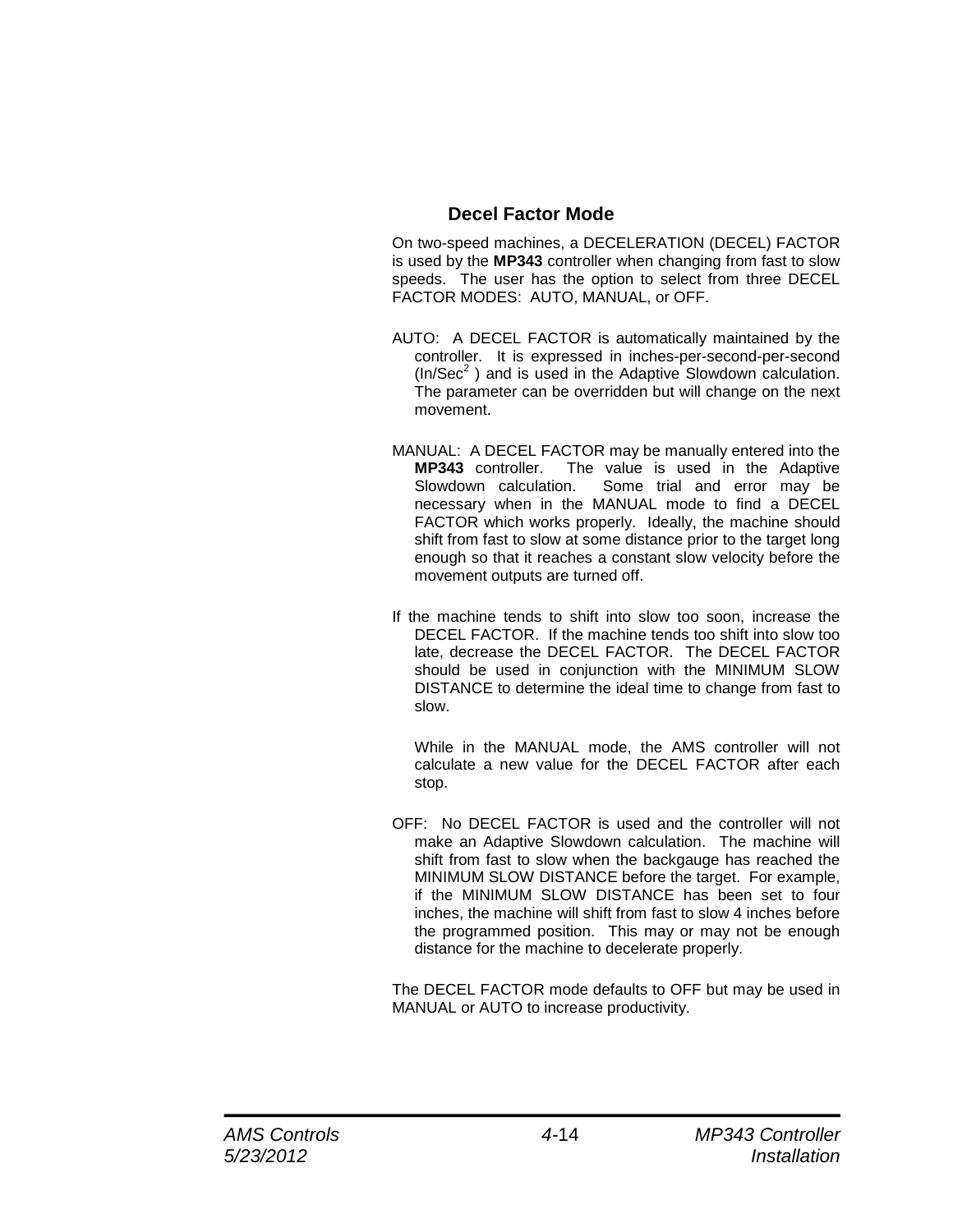#### **Decel Factor**

This parameter is expressed in inches-per-second-per-second  $(ln/Sec<sup>2</sup>)$  and is used in the Adaptive Slowdown calculation discussed in the DECEL FACTOR MODE above. The is no exact formula for this value so experimentation is necessary. Ideally the machine should shift from fast to slow at some distance prior to the target so that it reaches a constant slow velocity before the movement outputs are turned off. This value is automatically calculated by the controller if the DECEL FACTOR MODE is set to AUTO.

#### **Resolution**

The RESOLUTION parameter defines the length of material movement for each increment of the encoder. It is a function of the circumference of the measuring wheel and the number of counts per revolution of the encoder. The formula for calculating RESOLUTION is as follows:

 $Resolution = \frac{Circumference}{4 \cdot F}$ 4 x Encoder Count

For an AMS encoder, the encoder count is the model number of the encoder. A Model 256 is a 256 count encoder. A Model 1000Z is a 1000 count encoder.

The most common wheel used has a circumference of 12 inches. For this size wheel, RESOLUTION would be as follows:

| Model | <b>Resolution</b> |
|-------|-------------------|
| 256   | 0.01171875        |
| 256Z  | 0.01171875        |
| 500   | 0.006             |
| 500Z  | 0.006             |
| 1000Z | 0.003             |

It is not necessary to precisely measure the circumference or calculate the formula to any great precision. Nominal values can be used with precise results achieved during calibration.

Values between 0.00004000 inches and 0.04000000 inches are acceptable.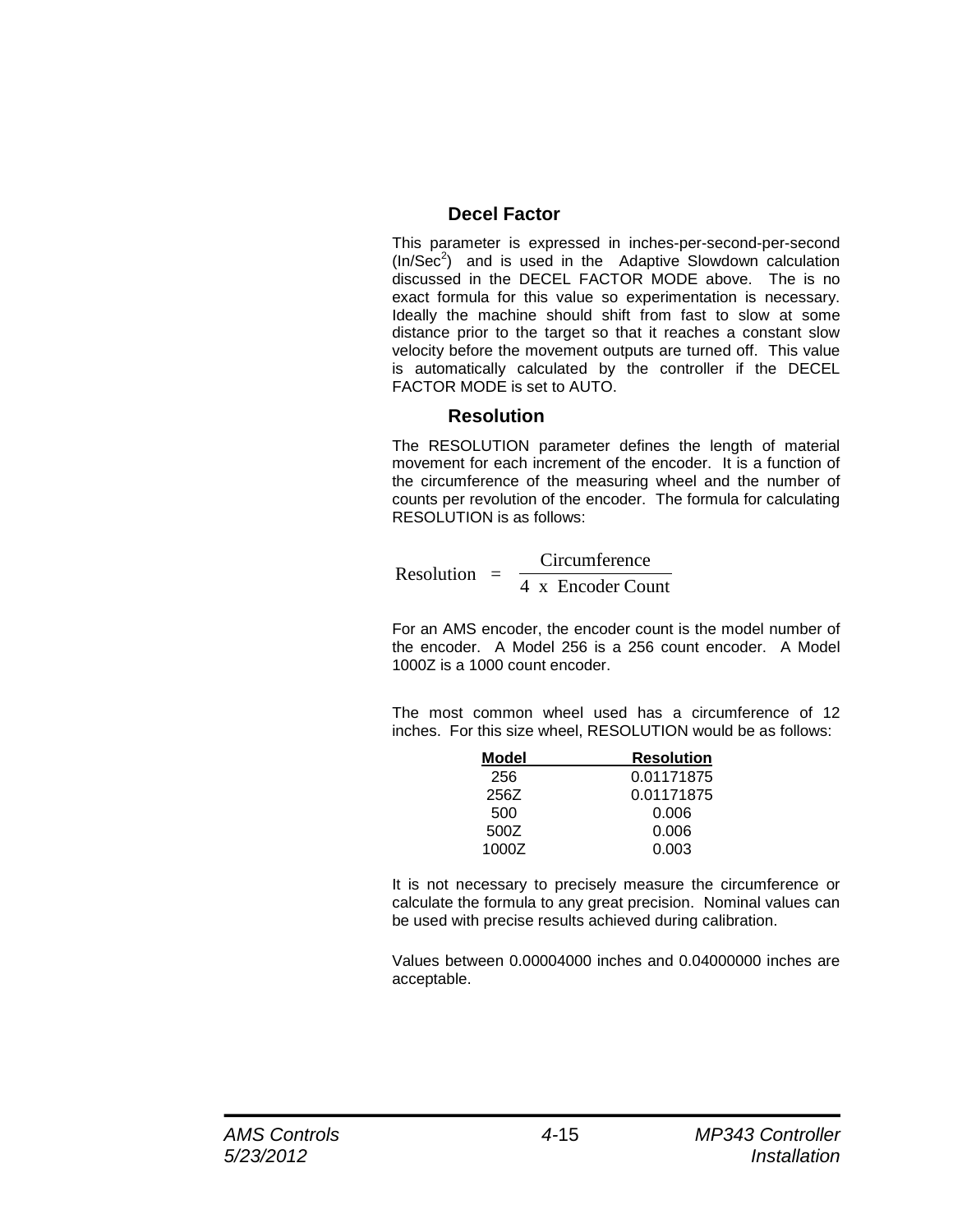#### **Correction**

The CORRECTION FACTOR adjusts for errors in the size and tracking of the measuring wheel. It is expressed as a percentage, with 100% being no correction. Increasing the CORRECTION FACTOR causes the pins to be placed further apart and decreasing the value brings the pins closer together.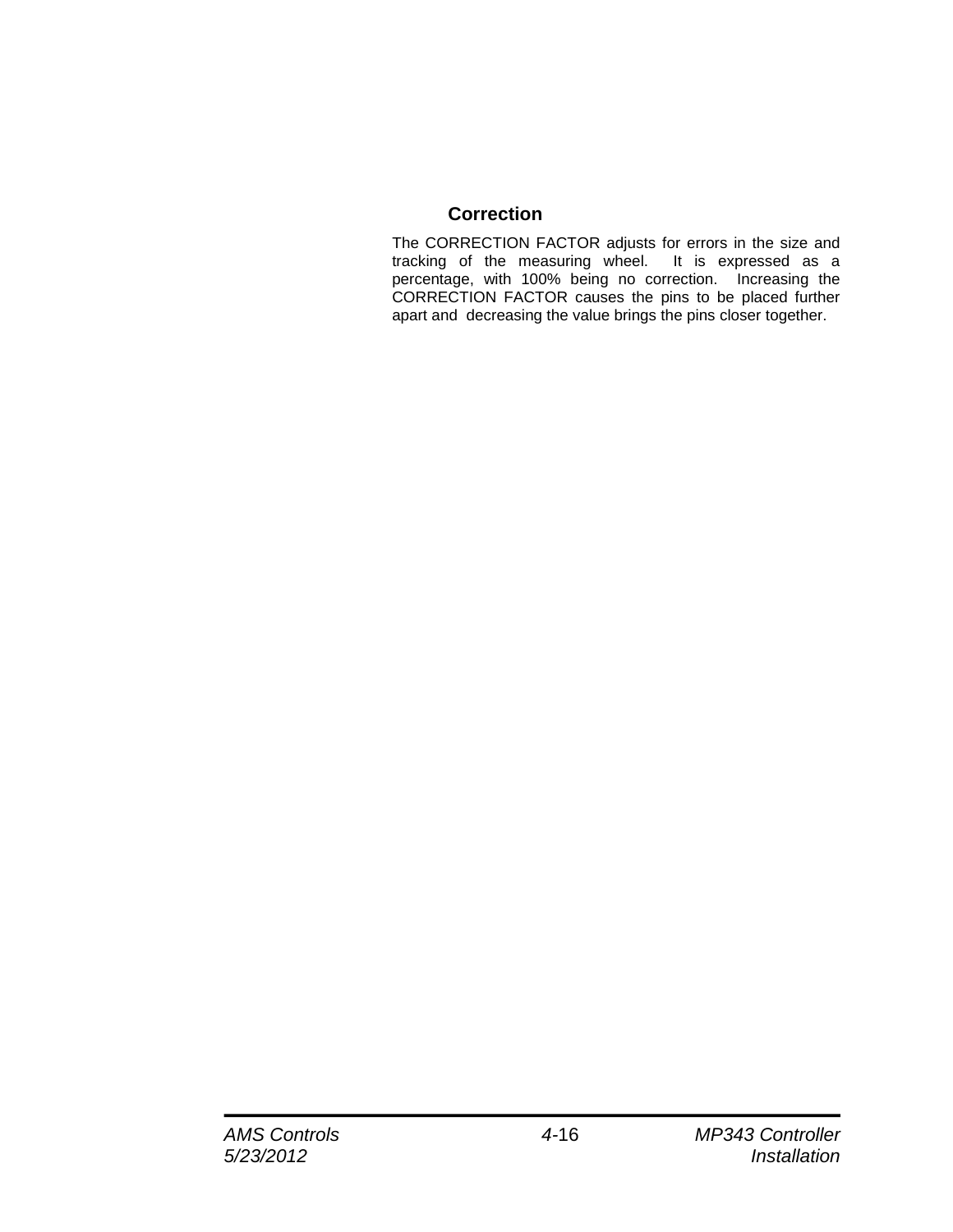#### **Filter Constant**

The FILTER CONSTANT can be adjusted in order to improve accuracy. A low value should be used on machines with very stable line speeds. A high value (greater than 50 Hz) should be used when rapid fluctuations in line speeds occur. Some trial may be necessary to achieve an accurate value. The default value is 32 Hz, which is considered to be on the high side of the low values. The controller will allow values from 1.0 Hz to 200.0 Hz.

#### **Units**

Length measurements can be programmed and displayed as either English inches, Metric millimeters, or Metric Centimeters. Press any number key to toggle through the choices.

### **Status Screen**

Pressing the "\*" key will show the current velocity, Local / Remote mode, velocity type, current position, type of part, part width and part height.

| $S \Omega$ | Loc.                     | Vel: NO      | 0.00" |
|------------|--------------------------|--------------|-------|
| Type:      | $\overline{\phantom{a}}$ | <u>ი იი"</u> | 0.00" |
|            |                          |              |       |

If the "Set Up" key is pressed again other options are available.

 1=Configure 2=In/Out 3=Loc/Remote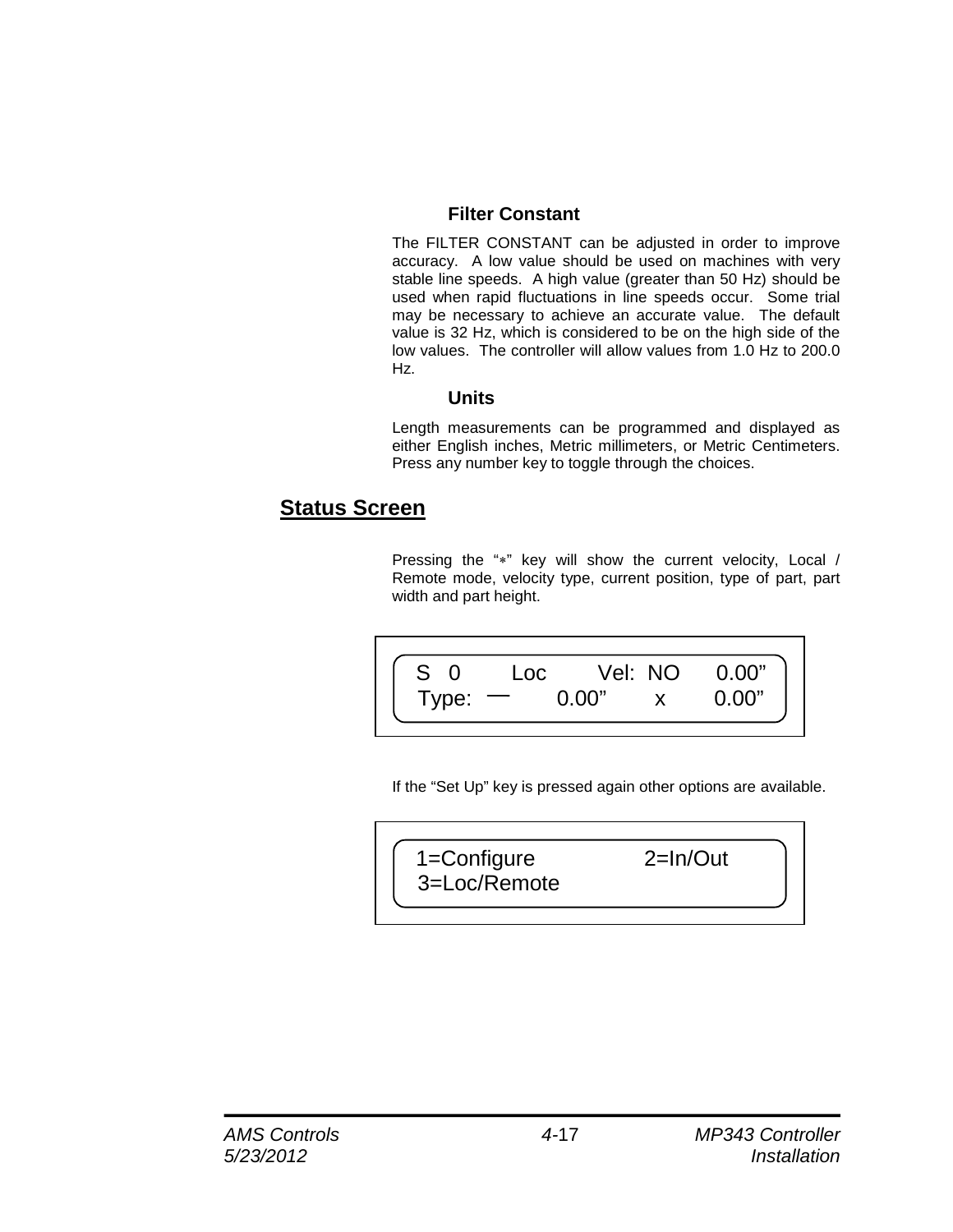If "2" is pressed, the INPUT/OUTPUT screen can be viewed. This can be helpful as a troubleshooting aid if the machine is not working properly.



Pressing the "Set Up" key will allow you to exit this screen.

Pressing 3 while viewing the SETUP screen enters the LOCAL/REMOTE function. If the programming for the machine is to be done with this controller, select the LOCAL mode. If another controller will program the machine, select REMOTE.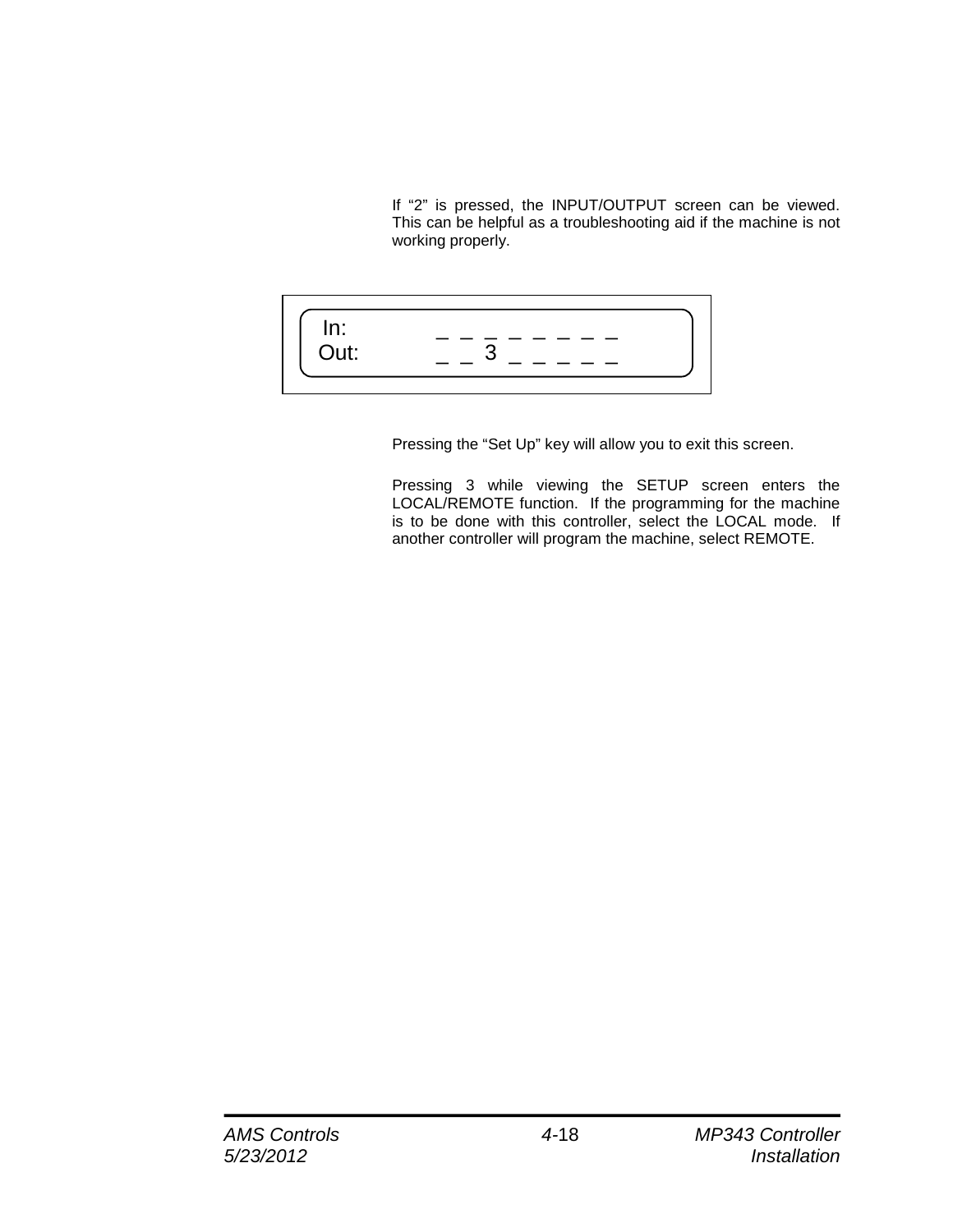# **Operating Procedure**

# **Pin Placement**

The following are the rules that the **MP343** follows to determine where the rows of pins must be located based on the size and velocity of the duct.

- 1. Always put a row of pins between the min and max edge distance from the leading and trailing edges of the sheet of metal. Unless there is a conflict, put holes in the middle of these limits.
- 2. Never space rows of pins less than the minimum spacing (this is a machine limitation).
- 3. Never put a row of pins closer than the min edge distance from a brake line.
- 4. Never put rows of pins spaced greater than the specification spacing (i.e. High Velocity Distance) unless rules 1 through 3 would be violated.
- 5. Never put a row of pins greater than the max edge distance from a brake line unless it conflicts with rules 1 through 4.
- 6. Always try to put a row of pins the median edge distance from a brake line unless a row of pins could be saved by putting the last row within the max edge distance from the brake line.
- 7. If rules 1 through 4 result in the specification spacing not being met, then make only one row of pins out of specification so that an extra row of pins can be put in by hand. If this happens, the "out of spec" output will turn on. If the pin locations can be programmed entirely within specification, the "out of spec" output will be off.

#### **NOTE:**

**If the velocity is "none", the Pinspotter is disabled and the "No Line" output will turn on.**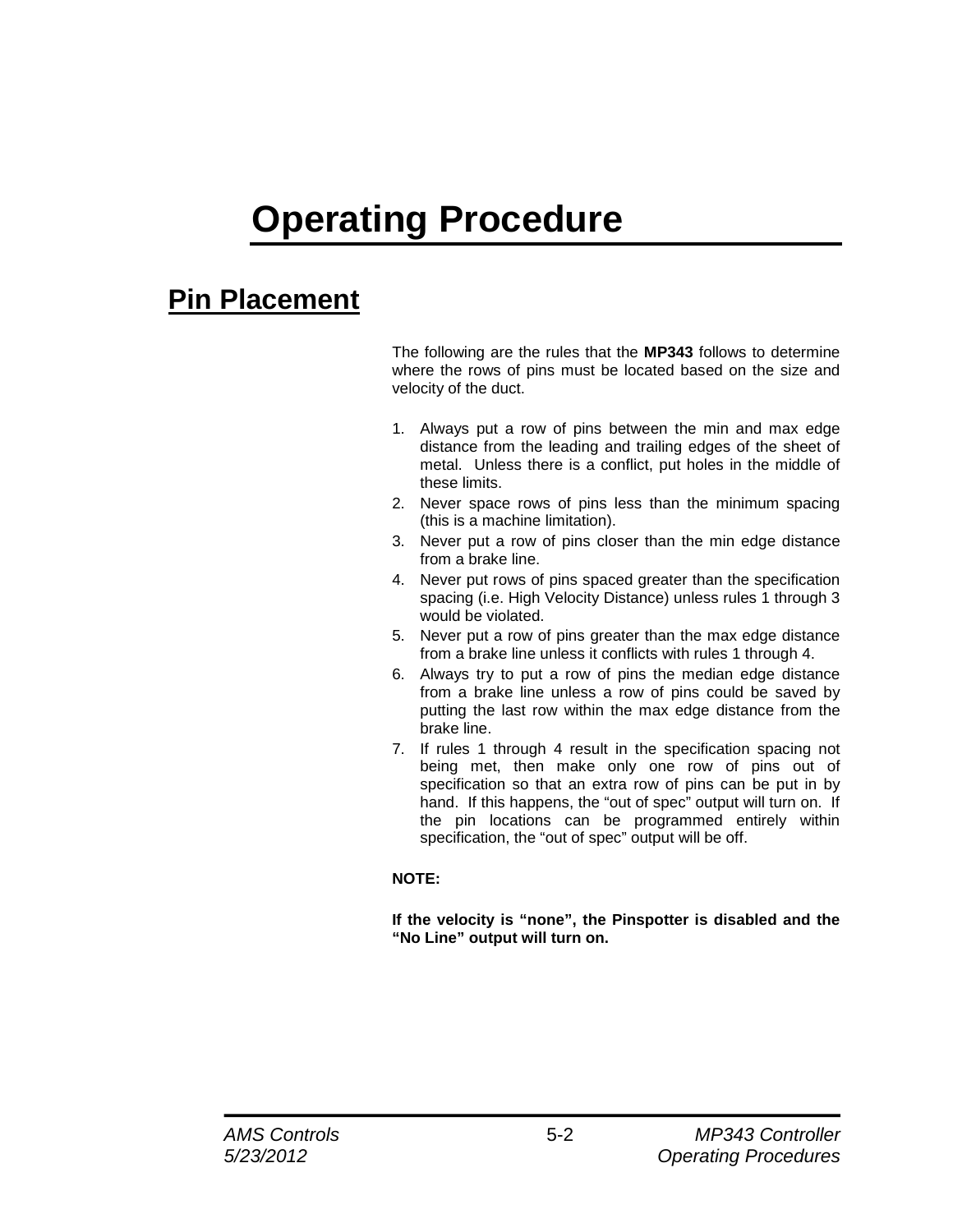If the "Set Up" key is pressed twice, the following screen appears:

### 1= Test Communications

While in the second SETUP screen, pressing 1 will test the communications with another controller if they are interfaced together. If there is no communications, the messages "No Data Received" and "No Data Sent" will be seen.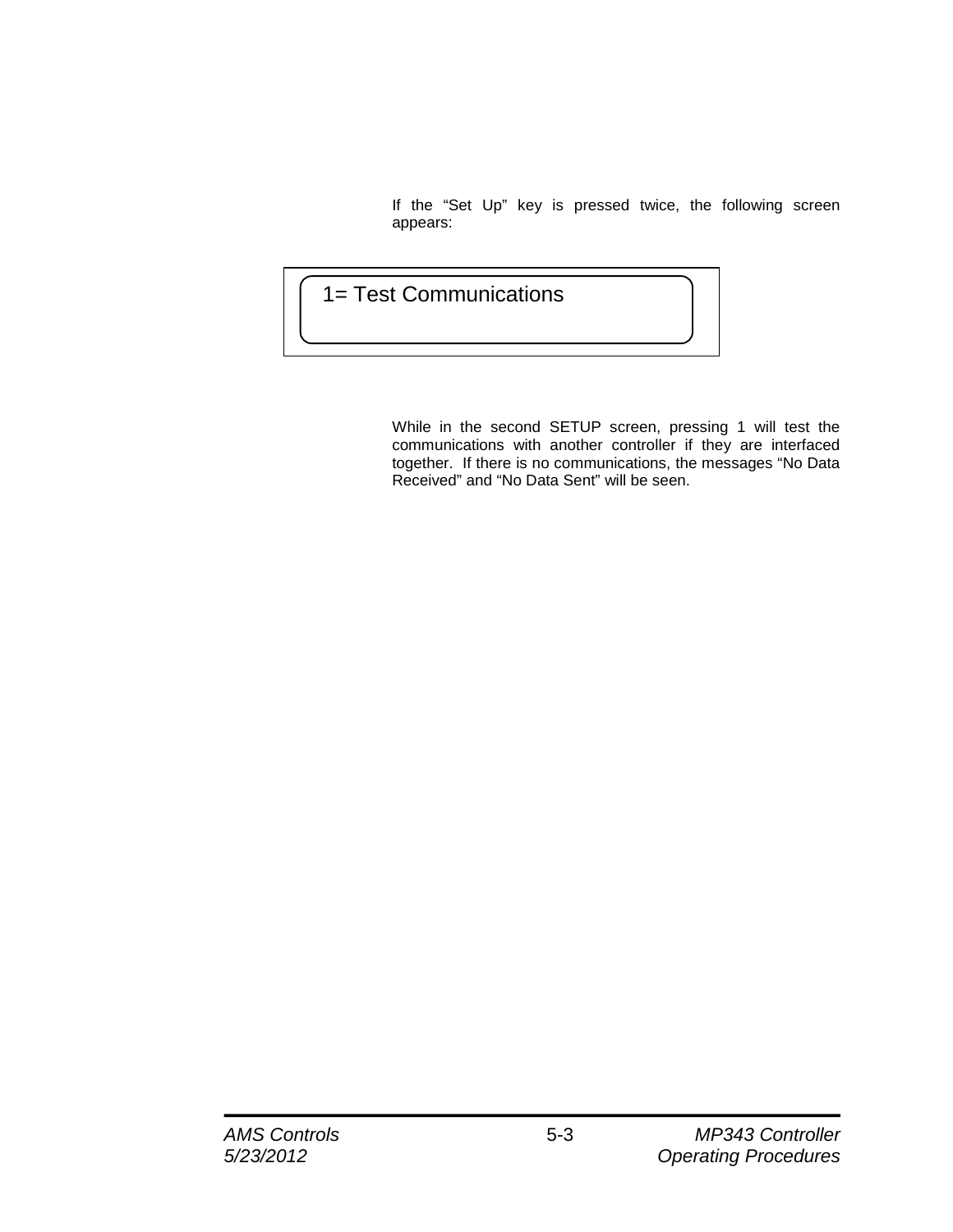# **Program Mode**

The program mode is entered by pressing the "PRG" key.

| Height | Width<br>ስ ስስ | N | 0.00" |
|--------|---------------|---|-------|
|        |               |   |       |

The Type Part should be flashing steadily. This is the controller's way of informing the operator that it is waiting for the operator to enter information.

### TYP (T) **Part Type - One of four options:**

#### **- Four piece**

One piece is pinned from either the height or width dimension. If both are programmed, the height If both are programmed, the height dimension is used.

#### **L - "L" shaped**

One piece is pinned that will be bent once to form an "L" shaped section of duct.

#### **U - "U" shaped**

One piece is pinned that will be bent two times to form a "U" section.

#### **0 - Full wrapper**

One piece is pinned that will be bent three times to form a complete section of duct.

**Height** The height of the duct .

**Width** The width of the duct.

**V** Velocity - Different velocities require different pin spacing for the insulation. Valid options: H (high), L (low), S (special), and N (none).

**Off** Offset- The lip that is added to some sheets' length when the lock is formed and is not counted toward the length of the part.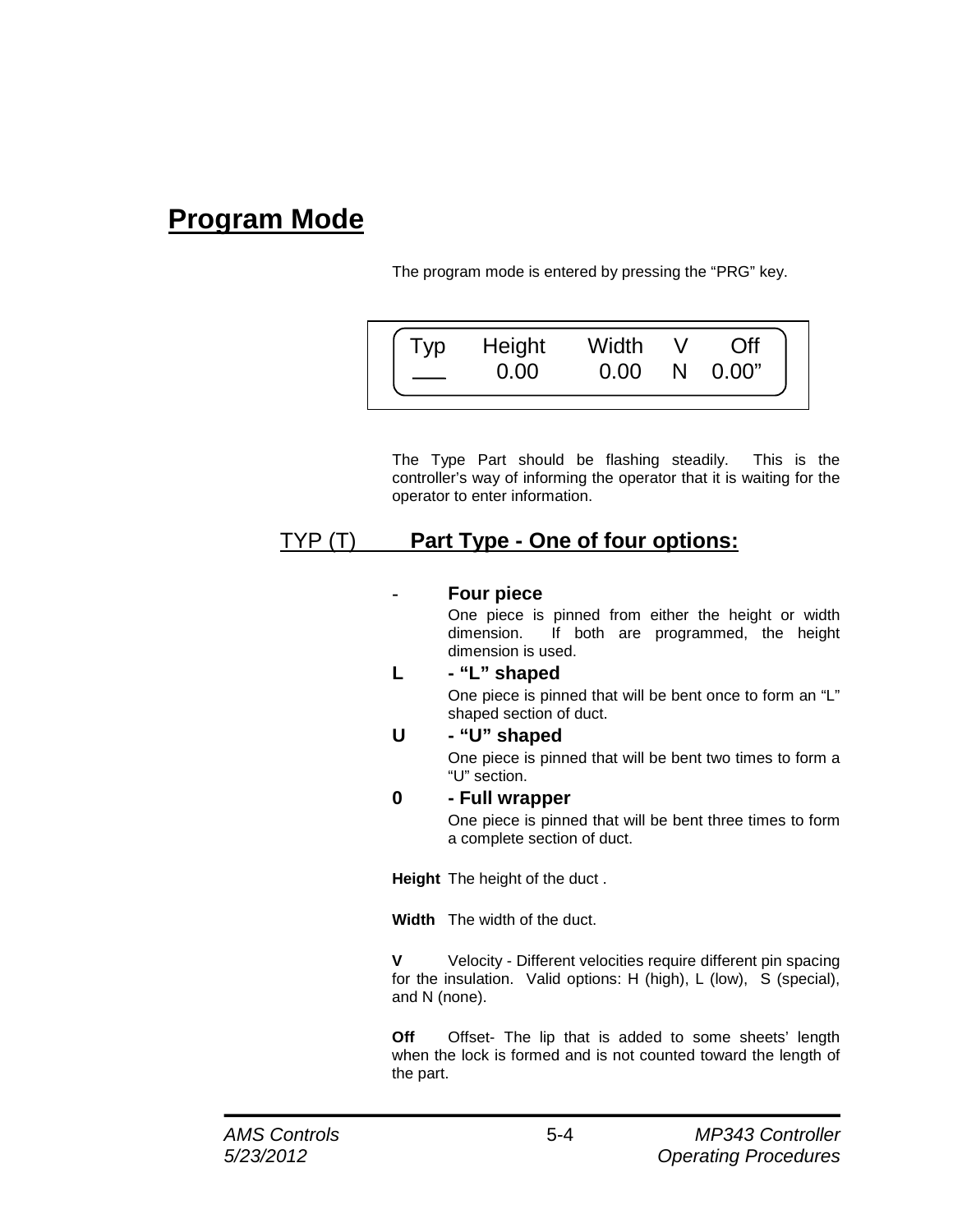

When the part programming has been completed, press the "ENT" key to accept the new program and to enter the STATUS screen.



The status screen will show the line speed, the LOCAL / REMOTE mode, the Velocity type, current position, Type of part, part Width, and part Height.

To start the controller moving, the operator simply presses the "RUN" button. If the controller is already in the RUN mode, the Pinspotter will move to the new position as soon as you press the "ENT" key.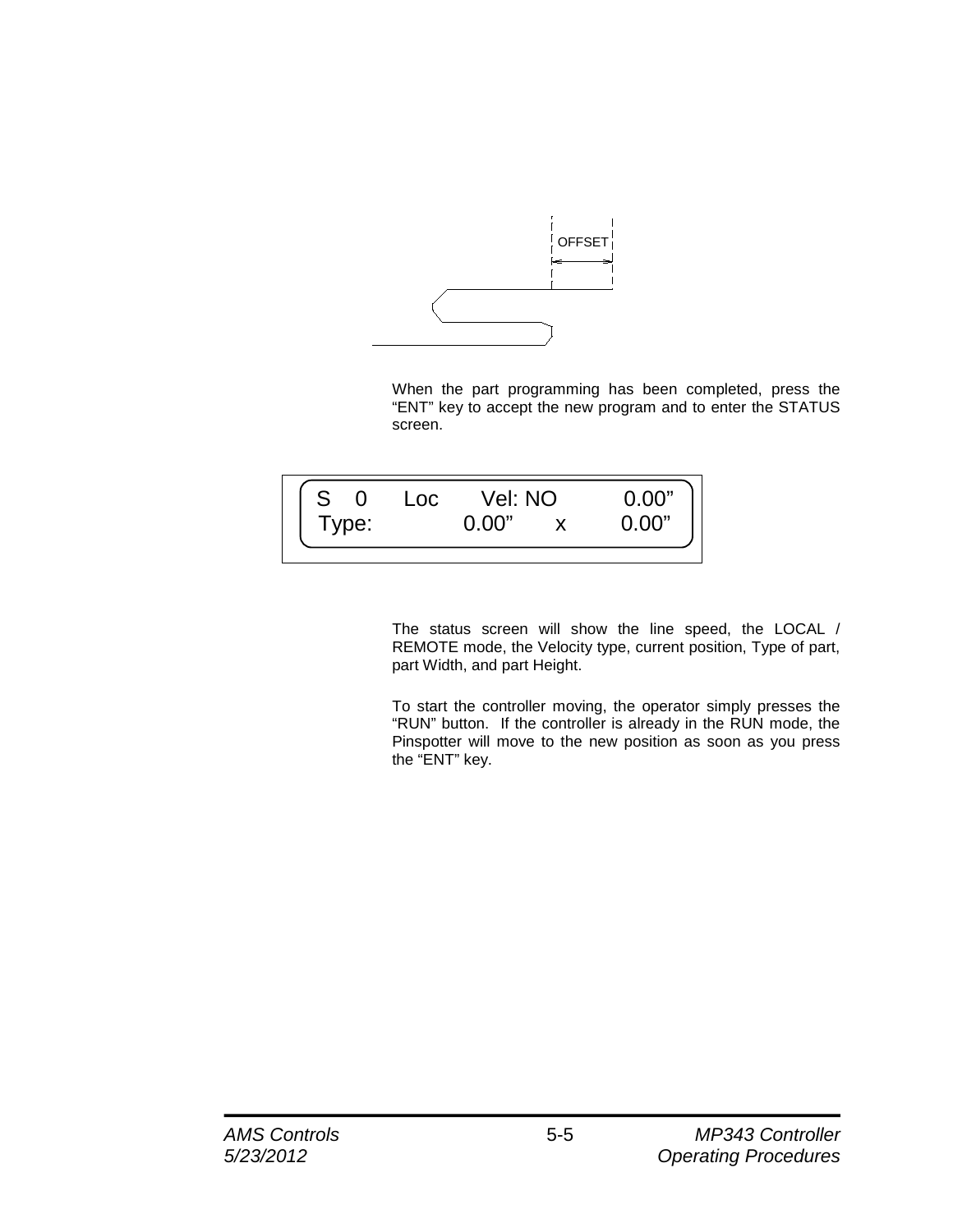### **Bend Allowance**

"Bend Allowance" is the length that is subtracted from each side of the part. This is used to compensate for gain due to each bend and the difference between real and nominal measures. For example, when making an  $\Box$  shaped part (wrap-around type), there will be three corner notches for the three bends. At each bend the **MP343** controller will subtract the BEND ALLOWANCE from both the height section and the width section. So on a part with three bends, the controller subtracts a total of 6 BEND ALLOWANCES from the overall part length. This is shown in figure below.



**Velocity** Different velocities require different pin spacing for the insulation. Valid options: H (high), L (low), S (special), and N (none).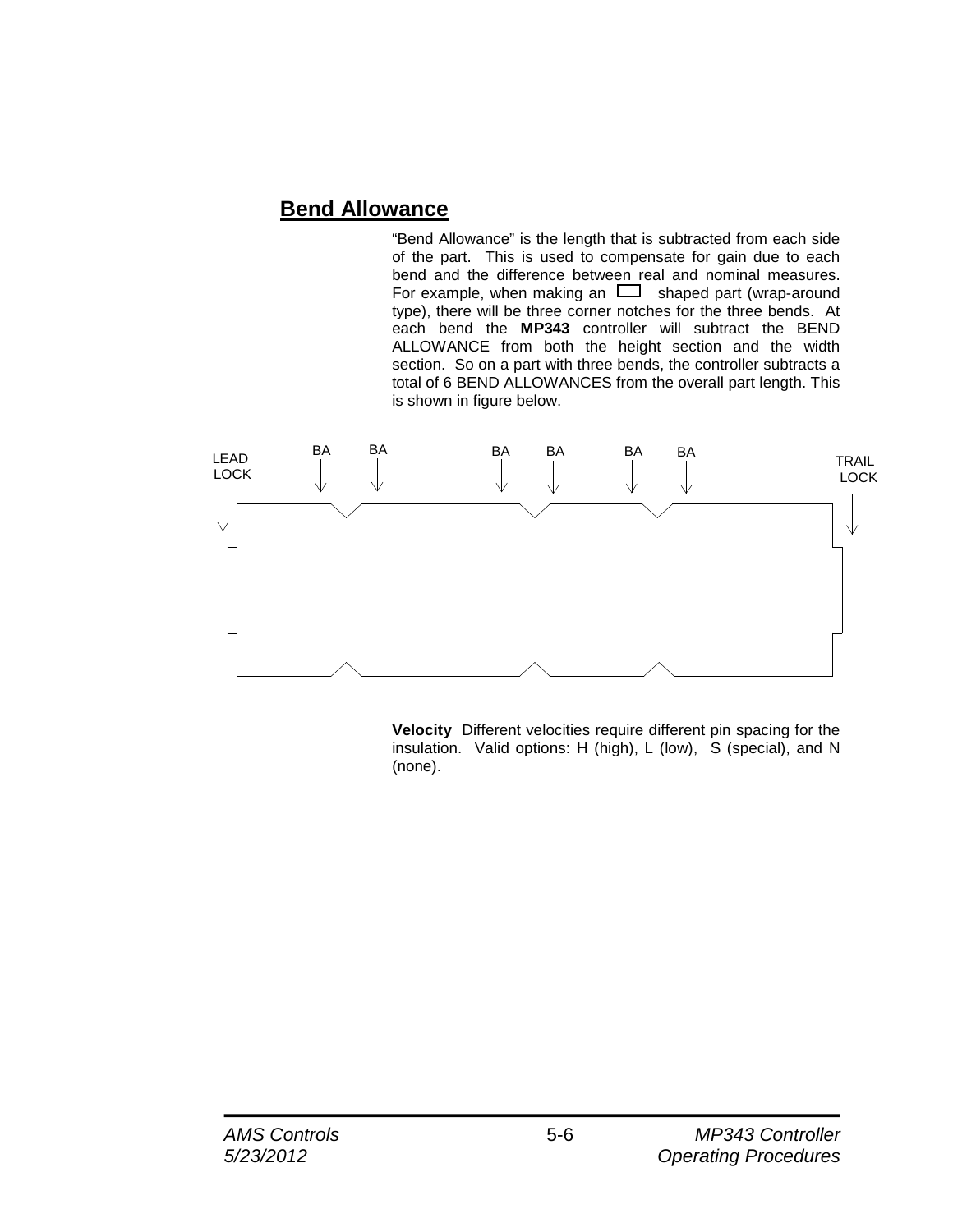# **Run Operation**

Once the RUN ENABLE input (#4) is closed, the **MP343** will turn on the RUN and FORWARD outputs until the RUN ENABLE input opens, or the front panel HALT button is pressed. The **MP343** will only fire pins in the RUN mode when the sheet detect switch is closed.

### **Front Panel Run/ Remote Run Mode**

If using the FRONT PANEL RUN button, jumper input 4 (Run/Enable) to DC common. Doing this will disable the Jog Forward and Jog Reverse inputs.

If using a REMOTE RUN/ HALT circuit, Input 4 is the Run input. The Run output (#4), should be used to latch the input, refer to the enclosed Electrical Interface Diagram for wiring. When using a REMOTE RUN, the HALT button on the front panel will still halt the operation.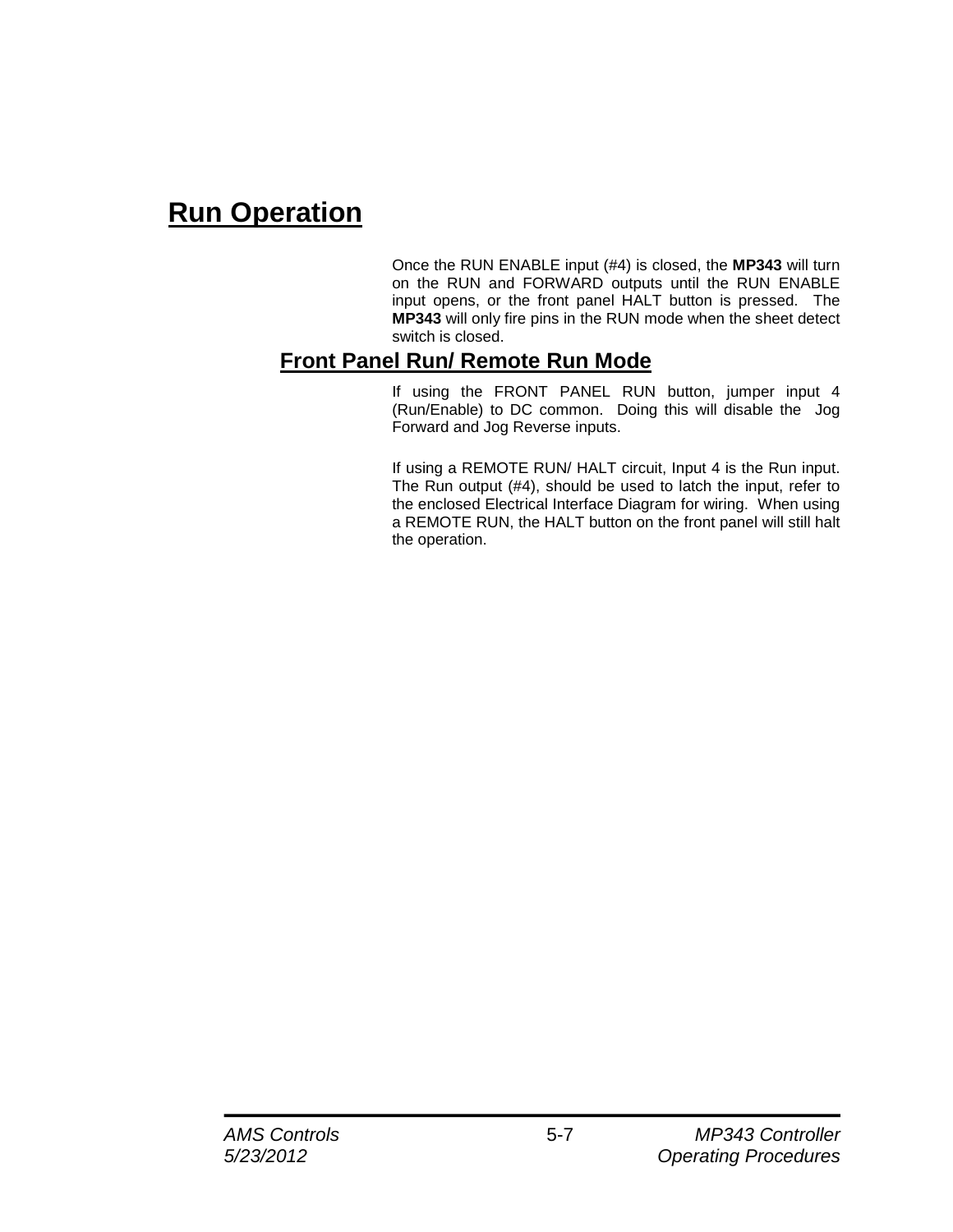# **Appendix**

## **MP343 Switch Settings**

| Switch        | <b>Description</b>                 |
|---------------|------------------------------------|
| 1             | Unit ID, must be OFF               |
| $\mathcal{P}$ | Unit ID, must be OFF               |
| 3             | Unit ID, must be ON                |
| 4             | $OFF = One Speed / ON = Two Speed$ |
| 5             | <b>Encoder Direction</b>           |
| 6             | Not Used, must be OFF              |
|               | Unit ID, must be ON                |

The proper Unit ID switch setting for the **MP343** is: switch 3 and 7 ON. Some systems have the capability of having 2 **MP343s**, and the Unit ID switch setting for the second controller is: switches 1, 3, and 7 ON.

| <b>SW1 SW2 SW3 SW7</b> |  | Unit ID |
|------------------------|--|---------|
| OFF OFF ON ON          |  | 52      |
| ON OFF ON ON           |  | -53     |

## **MP343 Inputs**

| <b>Inputs</b> | <b>Description</b>  |
|---------------|---------------------|
|               | Jog Forward         |
| 2             | Jog Reverse         |
| 3             | <b>Sheet Detect</b> |
| 4             | Run Enable          |
| 5             | Setup/Lockout       |
| 6             | Not Used            |
| 7             | Not Used            |
| 8             | <b>Manual Cycle</b> |

## **MP343 Outputs**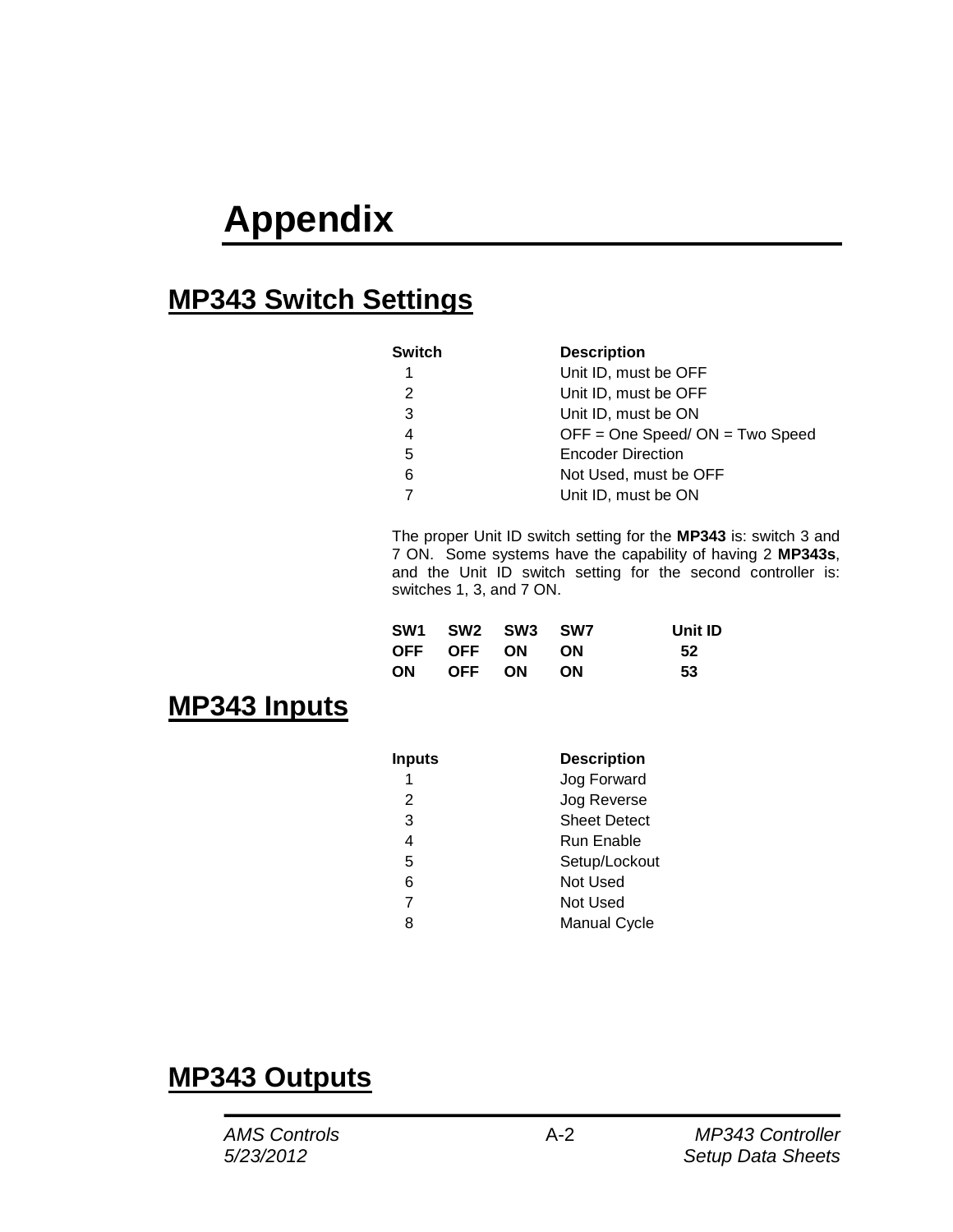| <b>Outputs</b> | <b>Description</b> |
|----------------|--------------------|
| 1              | Forward/Fast       |
| 2              | Slow               |
| 3              | Reverse            |
| 4              | Run                |
| 5              | Fire               |
| 6              | Load               |
| $\overline{7}$ | No Liner           |
| 8              | Out of Spec.       |
| <b>Pin 14</b>  | Analog +           |
| <b>Pin 15</b>  | Analog -           |

Pin 14 is labeled VAR + on the back of the controller Pin 15 is labeled VAR - on the back of the controller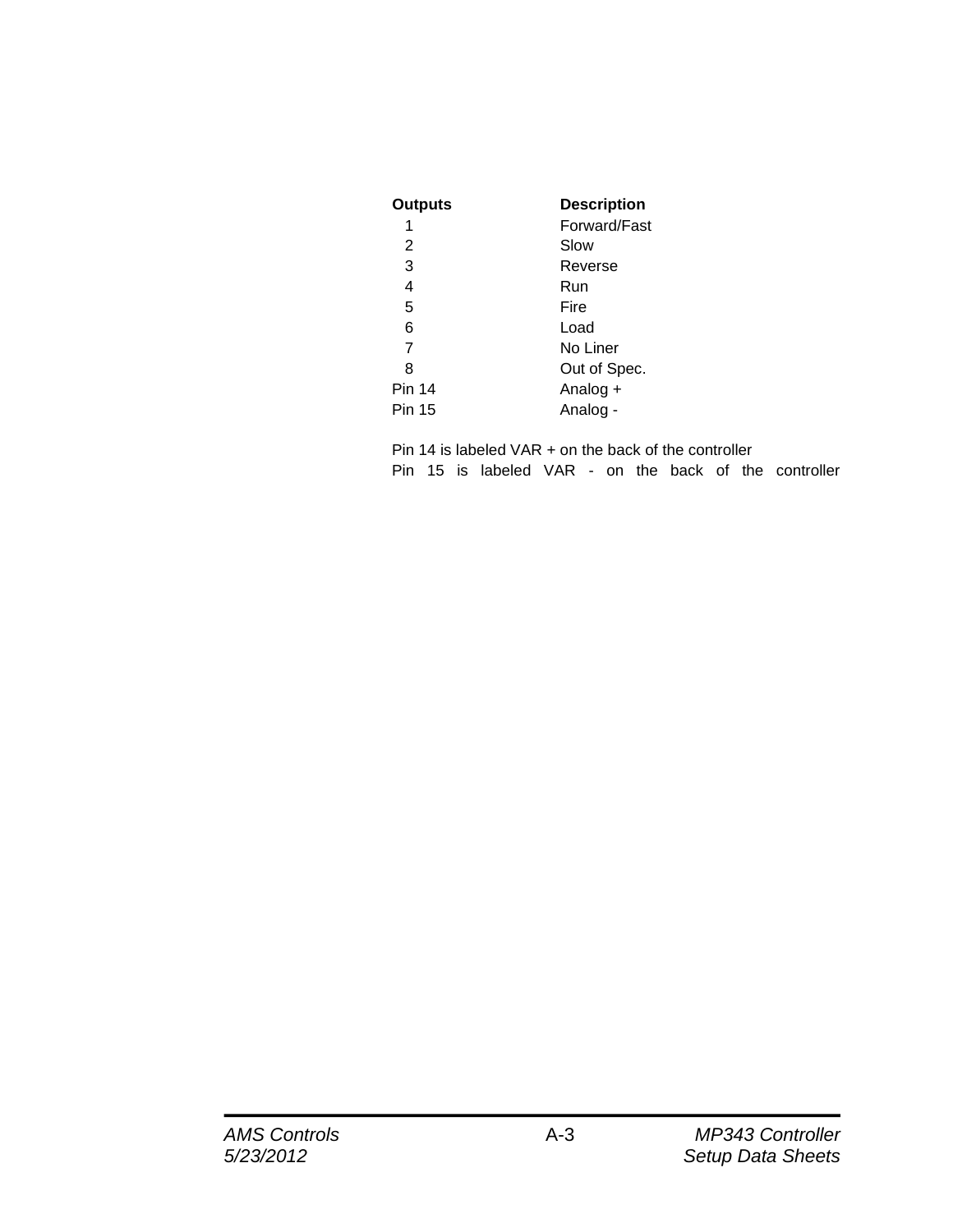The **MP343** is a very reliable product, but things can go wrong.

The user can clear most problems, but AMS experts are always ready to help if needed.

We have many years of experience with all types of length controls and coil processing equipment. Our experience shows that problems are grouped into:

- **Machine problems** (most common)
- **Operator mistakes**
- **Incorrect Setup data**
- **Corrupted controller memory**
- **Cable damage**
- **Controller fault** (least common)

Troubleshooting is just a logical series of steps which leads to the likely cause of a problem. The only tools you need are an accurate scale or steel tape, and perhaps a multimeter.

This guide helps the user to help himself. Follow these suggestions in the order listed.

Copyright © 1997 by AMS Controls, Inc. All Rights Reserved.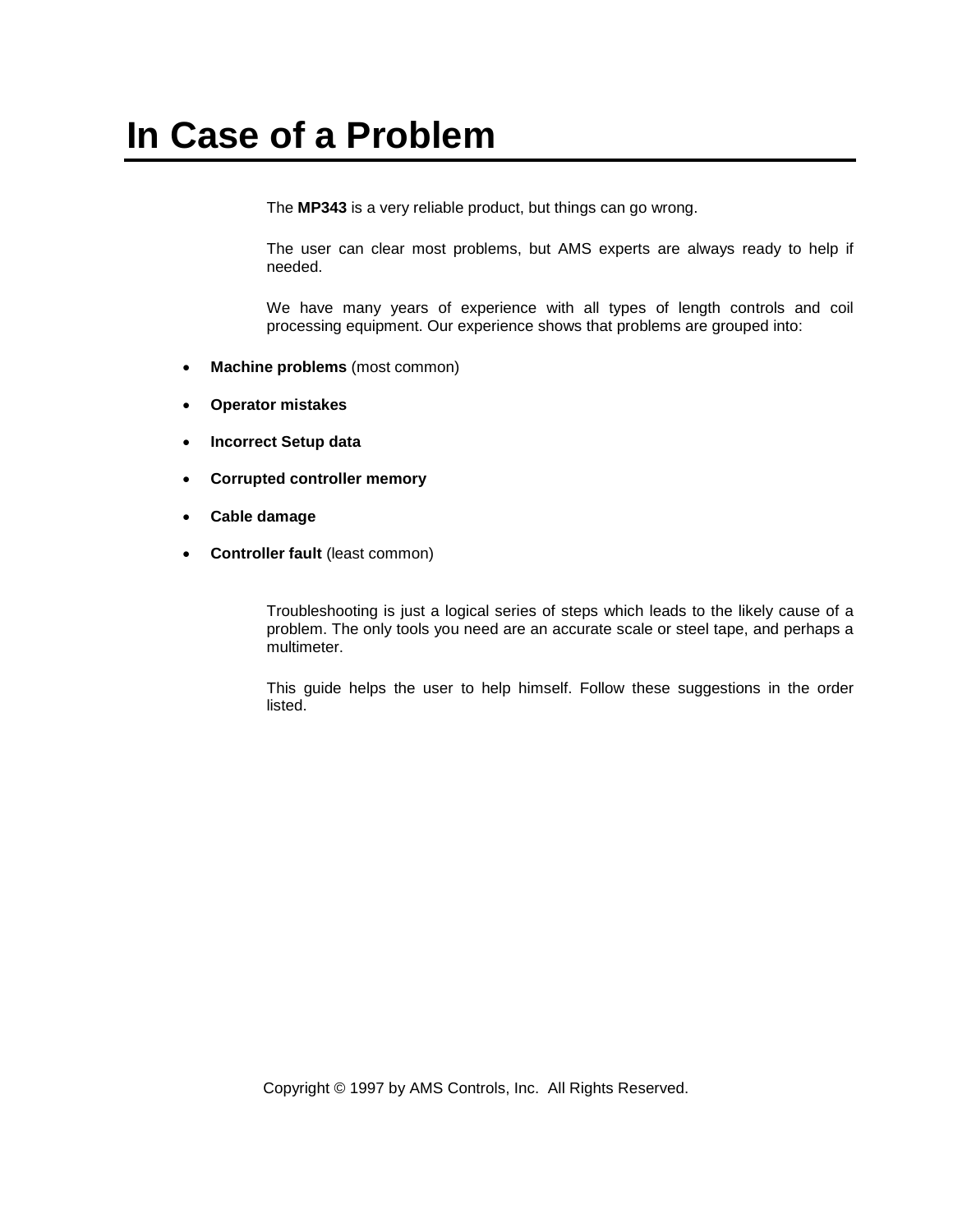### **Troubleshooting Guide**

### **When did the Problem Start?**

Did the machine work properly at one time?

If the machine **did** work properly at one time, what has changed since then?

Did the problem start after routine maintenance? After electrical panel work? After a material change? After an operator change? Trace backwards in time to find out what's different.

#### **Check the Machine**

Check the **Encoder** to make sure it tracks the material perfectly.

Check the encoder **cable** connections. They may have worked loose from material movement or vibration. Make sure there are no nicks or cuts in the cable.

Visually check **other** parts of the machine for loose fasteners, excessive wear, proper lubrication, proper material placement, and proper operation of the Guide.

#### **Collect Data**

Often the problem is that the machine is making out-of-tolerance parts. To deal with this type of problem, carefully measure the parts made and compare these numbers with those that were programmed.

#### **Write down these measurements for possible later reference.**

If pin placement seem to vary at random, check the encoder mounting very carefully. The encoder must move with the material, and cannot be allowed to slip. If dimensions are off in a consistent pattern, adjust the correction factor.

#### **Re-check Setups**

Re-check Setup values with originally recorded values. When you installed the **MP343** controller, you should have recorded the Setup values on the form provided in the manual for your machine TYPE. Make sure that none of these values has changed.

#### **Use Built-in Diagnostic features**

The **MP343** has a display mode (press SETUP, then press 2 for the Input/Output Status) that allows you to monitor the controller's inputs and outputs. Watch this display while the machine is running to check for enables and brake actuation points.

On the main Status display, you can watch line speed and Guide position. Compare what you see here to what should be happening as the machine runs.

Copyright © 1997 by AMS Controls, Inc. All Rights Reserved.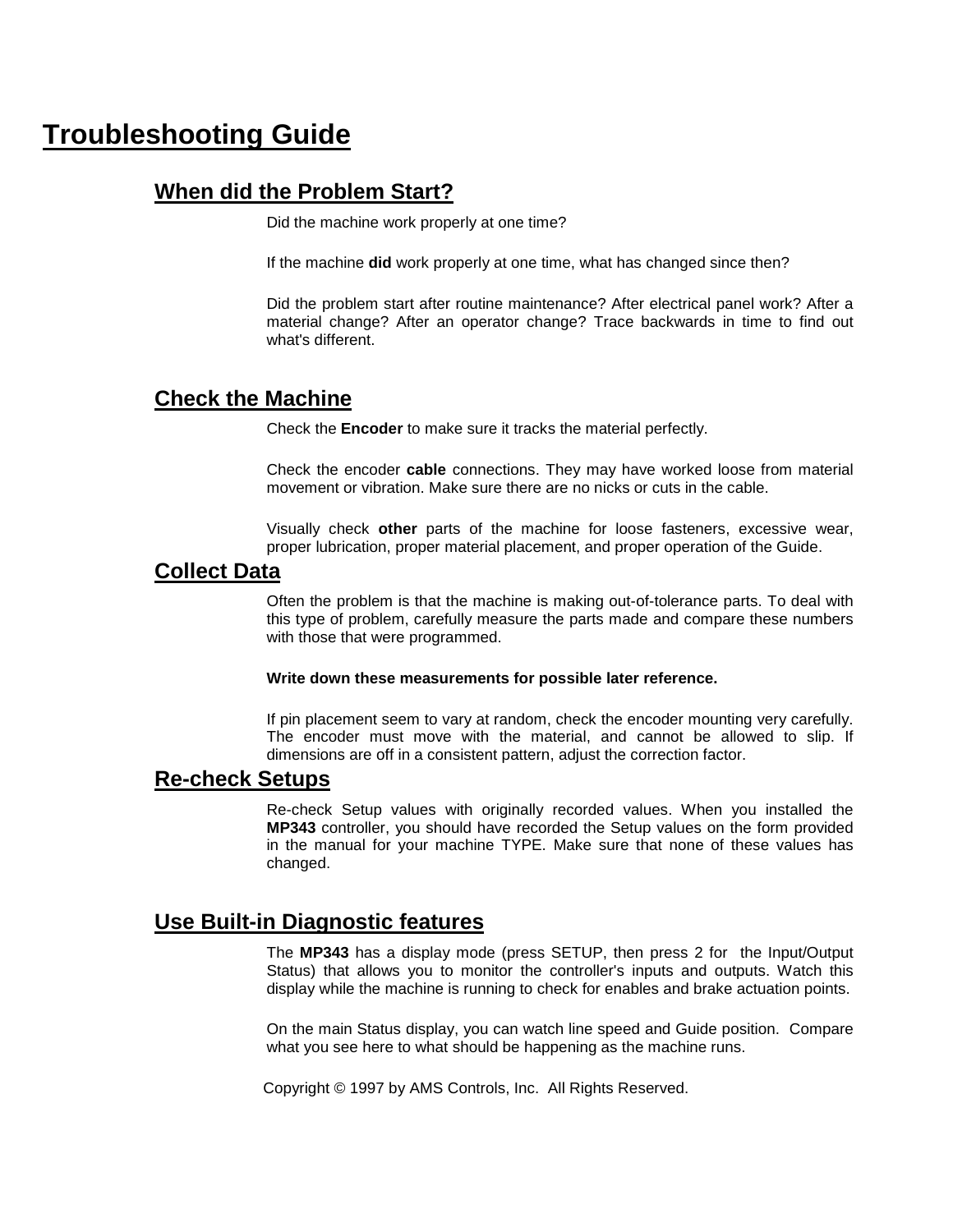#### **Check incoming Power**

Check incoming power for proper voltage. If you suspect fluctuations, watch the indicator on an old-fashioned analog meter to see if they show up.

Fancier line monitors are available for stubborn cases that you can't see on ordinary meters. Use a recording line monitor to find problems that seldom show up. Your local power company may be able to help with this.

#### **Cycle Power**

Cycle power off and on. Try this if the controller "locks up" (won't respond to the keyboard). This **may** restore normal operation after an electrical surge. If not, clear the **MP343**'s memory.

#### **Clear Memory**

Clearing memory will erase all Setups and Order information in the **MP343**'s memory.

Don't try clearing memory unless you have written down all Setups and Order information for re-entry.

Don't try clearing memory unless you have tried everything else above.

You can clear all storage in the controller (including Setup and Order data) by following this sequence: **(1)** Make sure that the Security switch is unlocked; **(2)** Turn off power to the controller; **(3)** Wait five seconds; **(4)** Turn the controller back on; **(5)**  Wait until the AMS Controls Inc. screen has disappeared and the words **" EPROM TEST"** appears on the screen, and a bar at the bottom of the screen starts moving from left to right; **(6)** Hold down the "5" key for at least two seconds and release the "5" key when you see the unit reset (the AMS Controls Inc. will reappear on the screen).

**NOTE:**

**If the bar at the bottom of the screen makes it all the way across the screen, it may be too late to hit the "5" key. If this happens the memory was NOT cleared and you must return to step one of the clearing sequence.**

#### **Electrical Noise**

The **MP343** should **not** lock up frequently. If it does, you should suspect that electrical noise is present.

Noise problems can be very hard to locate. The best way to avoid noise is by using good cable layout and wiring methods. Also, noise suppresser devices such as **varistors** are needed in some cases.

Refer to the AMS Application **Note "Noise Suppression Methods"** for details.

### **FAX Setup and Parts data to AMS**

Copyright © 1997 by AMS Controls, Inc. All Rights Reserved.